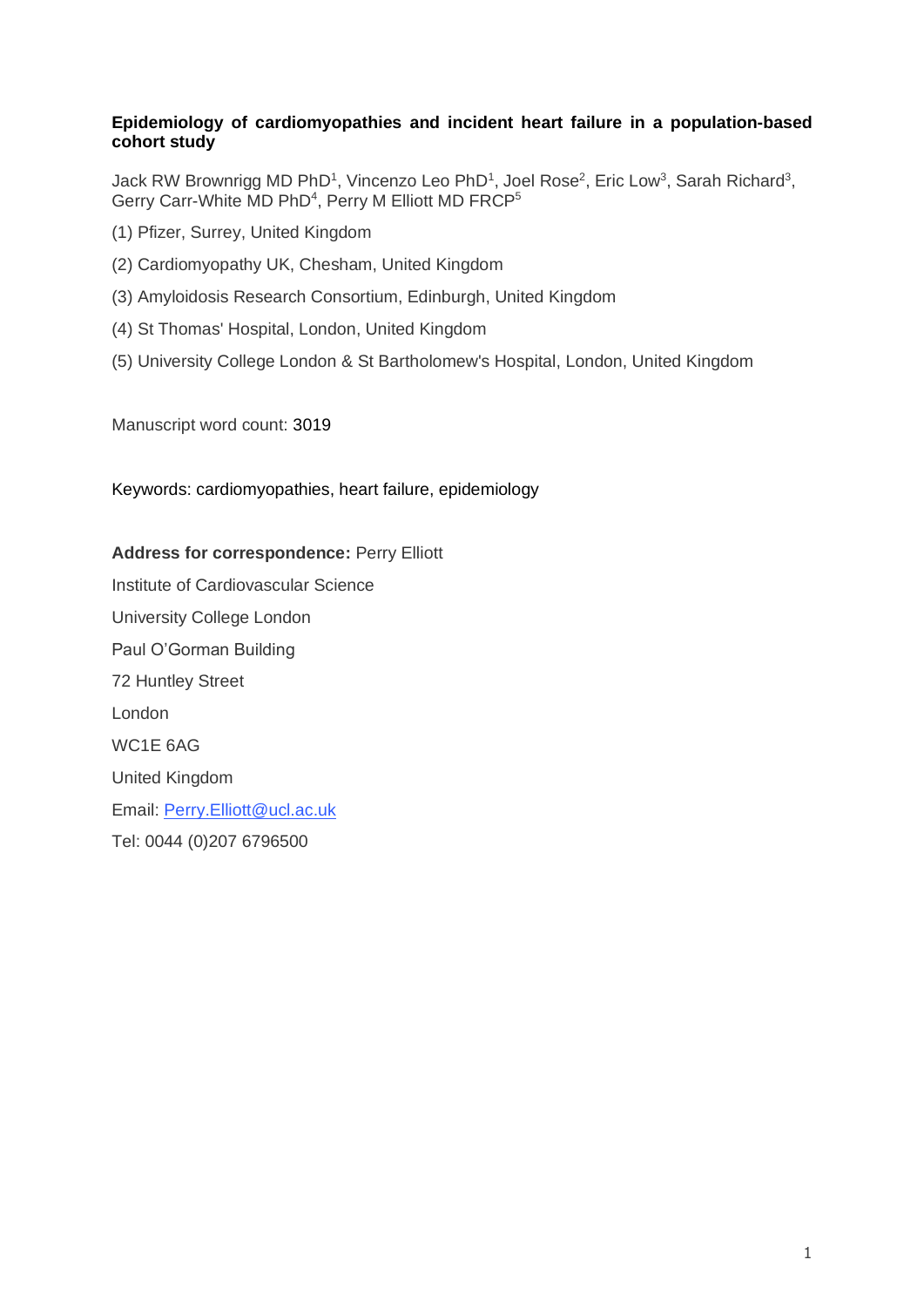#### **Abstract**

**Aims:** The population prevalence of cardiomyopathies and the natural history of symptomatic heart failure (HF) and arrhythmia across cardiomyopathy phenotypes is poorly understood. Study aims were to estimate the population diagnosed prevalence of cardiomyopathies and describe the temporal relationship between a diagnosis of cardiomyopathy with HF and arrhythmia.

**Methods:** People with cardiomyopathy (n=4116) were identified from linked electronic health records (~9 million individuals; 2000-2018) and categorised into hypertrophic cardiomyopathy (HCM), dilated cardiomyopathy (DCM), arrhythmogenic right ventricular cardiomyopathy (ARVC), restrictive cardiomyopathy (RCM) and cardiac amyloidosis (CA). Cardiomyopathy point prevalence, rates of symptomatic HF and arrhythmia, and timing relative to a diagnosis of cardiomyopathy were determined.

**Results:** In 2018, DCM was the most common cardiomyopathy. DCM and HCM were twice as common among men, with the reverse trend for ARVC. Between 2010 and 2018, prevalence increased for ARVC by 180% and HCM by 9%. At diagnosis, more patients with CA (57%), DCM (48%) and RCM (44%) had pre-existing HF compared to ARVC (31%) and HCM (19%). Among those free of HF at diagnosis of cardiomyopathy, annualised HF incidence was greatest in CA and DCM. Diagnoses of all cardiomyopathies clustered around the time of HF onset.

#### **Conclusions**

The recorded prevalence of all cardiomyopathies increased over the past decade. Recognition of CA is generally preceded by HF whereas individuals with ARVC or HCM more often developed HF after their cardiomyopathy diagnosis suggesting a more indolent course or better asymptomatic recognition. The clustering of HF and cardiomyopathy diagnoses suggests opportunities for pre-symptomatic or earlier diagnosis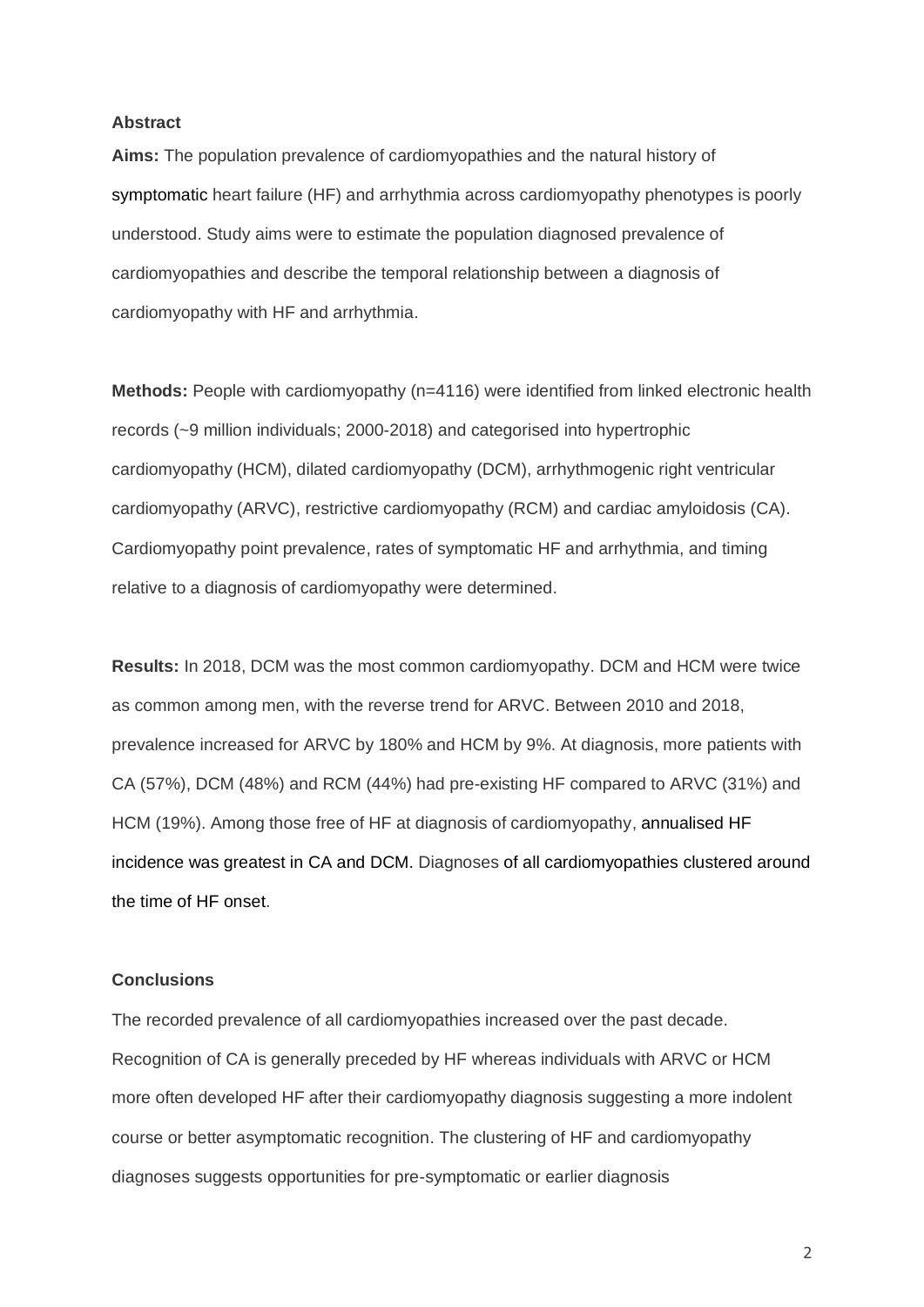# **What is already known on this topic**

- Cardiomyopathies are under-recognised, and diagnoses are often delayed.
- Cardiomyopathies frequently cause heart failure and arrhythmia, yet the natural history of incident events is poorly understood.

# **What this study adds**

- The study indicates differences in the natural history of incident heart failure and arrhythmia across cardiomyopathy phenotypes. Hypertrophic cardiomyopathy is generally recognised before the onset of heart failure and arrhythmia whereas arrhythmogenic right ventricular cardiomyopathy and cardiac amyloidosis are diagnosed later. Cardiomyopathy diagnoses for all phenotypes clustered around the time of onset of HF and arrhythmia.
- A significant increase in the prevalence of ARVC was observed during the past decade, particularly among women.

# **How might this impact on clinical practice**

- Improved understanding of the epidemiology of cardiomyopathies and heart failure will guide rational selection of diagnostic tests in heart failure services and accelerate the recognition of underlying causes of heart failure.
- Further studies are warranted to better understand the reasons underlying the observed recent increase in diagnosed ARVC, particularly among women in whom diagnoses increased four-fold during the past decade.

# **Abbreviations**

| -AL     | light chain                                     |
|---------|-------------------------------------------------|
| ARVC    | arrhythmogenic right ventricular cardiomyopathy |
| ATTR-CM | transthyretin amyloid cardiomyopathy            |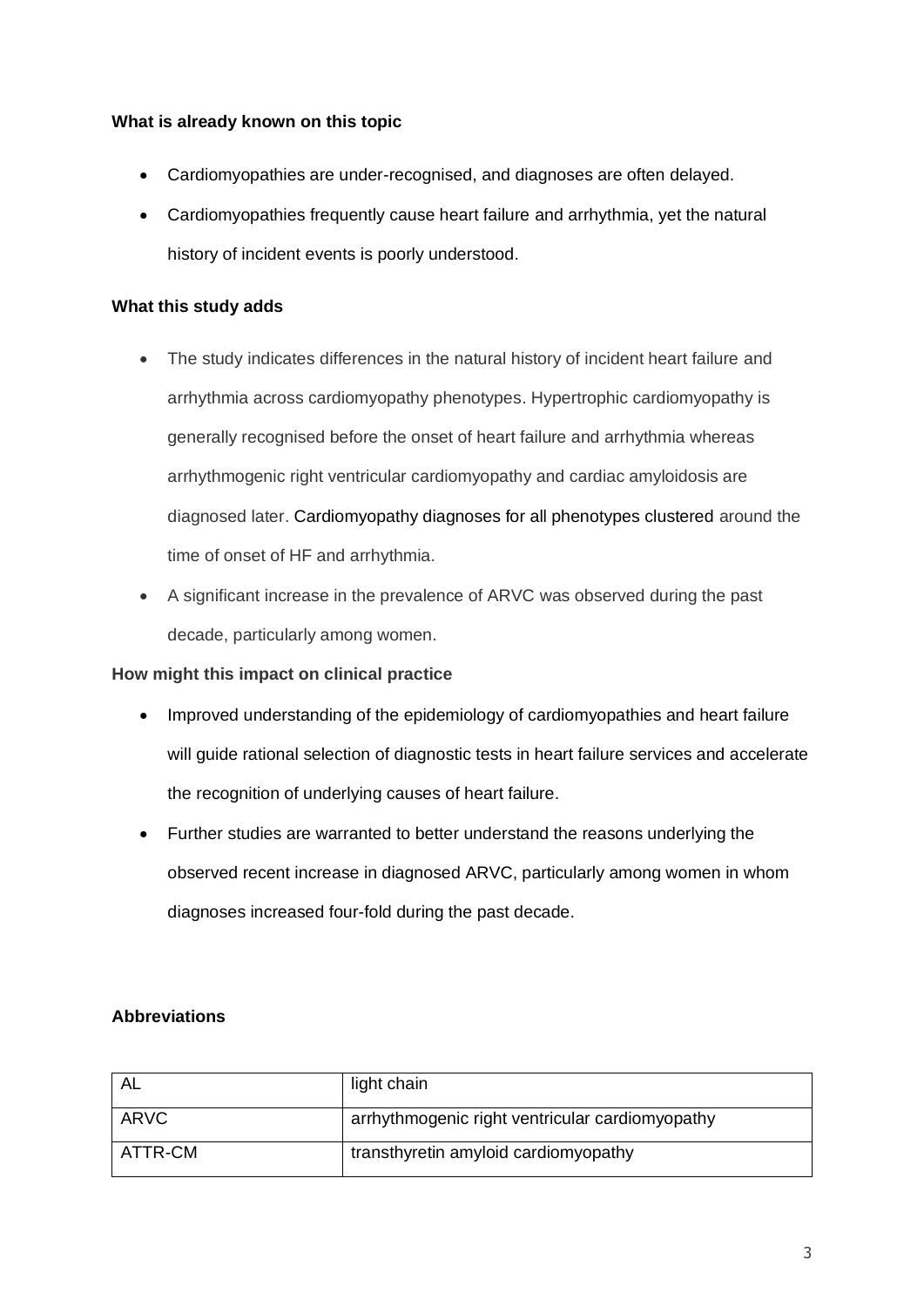| CA           | cardiac amyloidosis                                 |
|--------------|-----------------------------------------------------|
| CAD          | Coronary artery disease                             |
| <b>CPRD</b>  | <b>Clinical Practice Research Datalink</b>          |
| <b>DCM</b>   | dilated cardiomyopathy                              |
| <b>HER</b>   | electronic health record                            |
| <b>HCM</b>   | hypertrophic cardiomyopathy                         |
| <b>HFpEF</b> | heart failure with preserved ejection fraction      |
| <b>HFrEF</b> | heart failure with preserved ejection fraction      |
| $ICD-10$     | International Classification of Diseases version 10 |
| <b>ONS</b>   | <b>Office for National Statistics</b>               |
| OPCS-4       | Operating Procedure Codes version 4                 |
| <b>RCM</b>   | restrictive cardiomyopathy                          |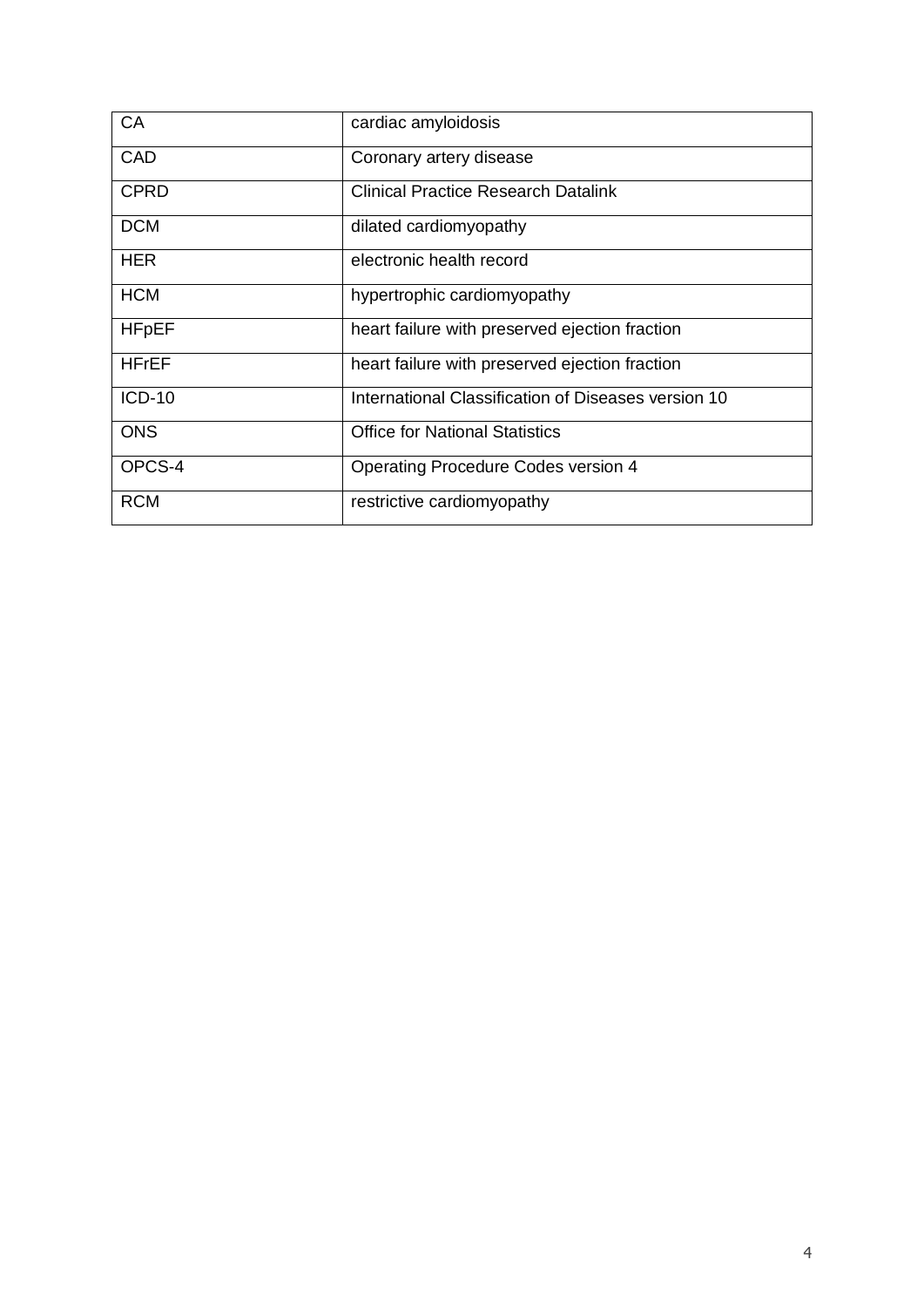#### **Introduction**

Cardiomyopathies are disorders defined by structural and functional abnormalities of the ventricular myocardium that are unexplained solely by coronary artery disease (CAD) or abnormal loading conditions. Patients with cardiomyopathy can present with symptoms of heart failure (HF), arrhythmia, syncope, chest pain, and even sudden cardiac death (SCD). In the long-term patients experience premature mortality yet cardiomyopathies remain under-recognised, and diagnoses are often delayed.<sup>1,2</sup>

Cardiomyopathies frequently cause HF and arrhythmia, yet little is known about the natural history of these conditions across the spectrum of cardiomyopathy phenotypes. The timelines to the onset of HF are thought to vary among cardiomyopathies; $3$  however, observational data suggest it often precedes diagnosis of the underlying cardiomyopathy.<sup>4-6</sup> Accordingly, improved understanding of the natural history of each cardiomyopathy subtype will help guide rational selection of diagnostic tests and increase diagnostic accuracy. Furthermore, earlier recognition of underlying causes of HF may assist in prevention of downstream complications, better targeting of treatment and improved classification of HF populations to inform trial design and enrolment.

Our objectives were to estimate the prevalence of cardiomyopathy phenotypes and describe the temporal relationship between each specific cardiomyopathy diagnosis with symptomatic HF and arrhythmia.

### **Methods**

#### *Study design and data sources*

This population-based cohort study used the Clinical Practice Research Datalink (CPRD), a research database that includes a representative sample of the UK population<sup>7,8</sup> which has been validated for use in epidemiology research of HF and hypertrophic cardiomyopathy.<sup>9-11</sup> CPRD contains anonymised electronic health records (EHRs) with information on clinical diagnoses, laboratory tests, and prescription data coded with the Read clinical terminology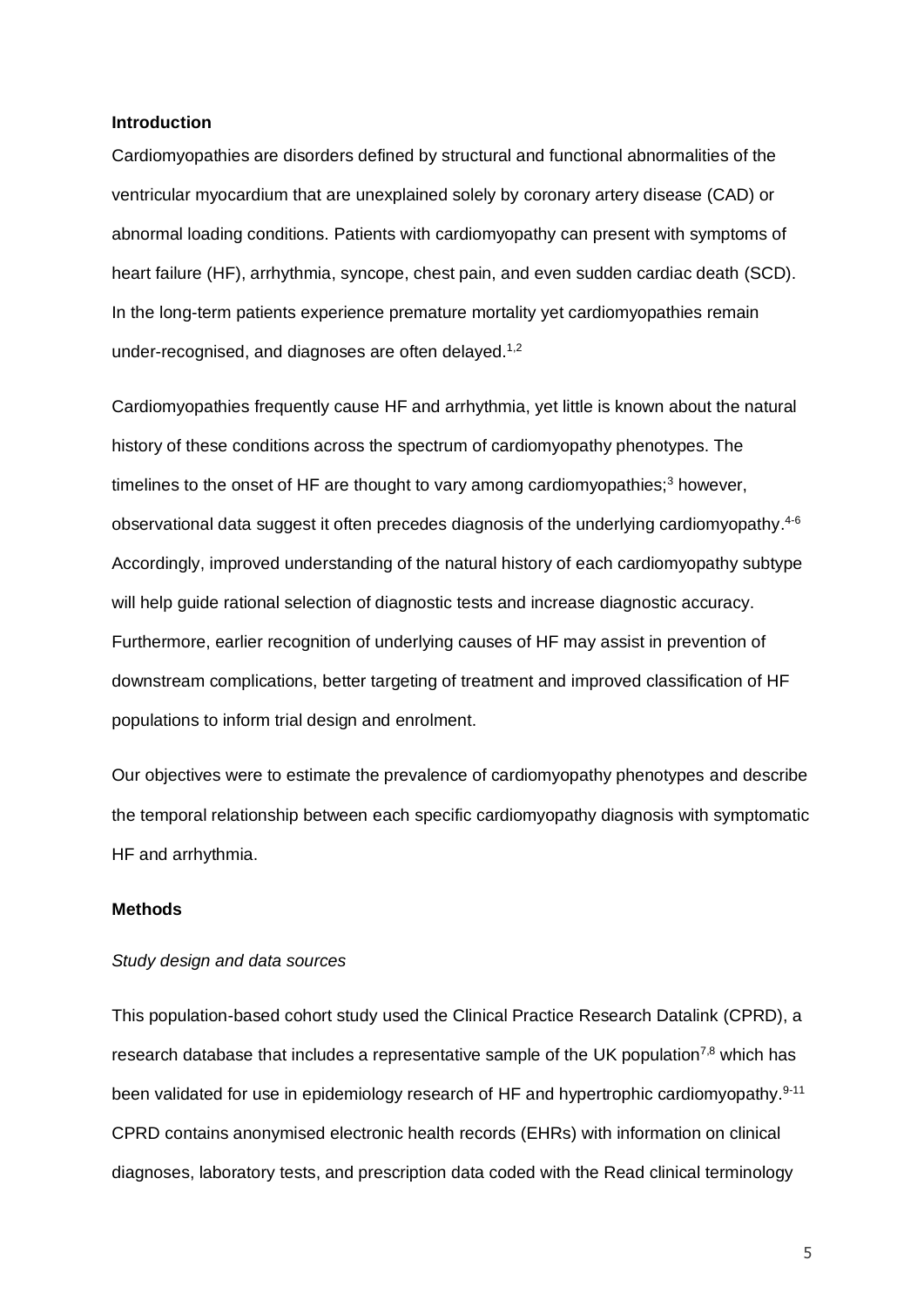system that is used in UK primary care. We used data from GP practices in England that consented to data linkage with Hospital Episodes Statistics (HES), providing information on every hospital admission, including diagnoses recorded with the International Classification of Diseases  $10<sup>th</sup>$  revision (ICD-10) codes. The STROBE checklist<sup>12</sup> is shown in online supplemental Table 1.

#### *Study population*

The data extract included patients ≥18 years of age on 1 January 2000 (study start). The follow-up period extended to 31 March 2019, the date of patient transfer from an included practice, or death. Individuals with cardiomyopathy were classified by a specific diagnostic code for one of the phenotypes described in the classification scheme of the European Society of Cardiology Working Group on Myocardial and Pericardial Disease, with no contradictory code describing another cardiomyopathy phenotype. <sup>13</sup> We were unable to validate the diagnoses recorded in the EHR due to data anonymisation; however, code lists used to classify cardiomyopathieswere developed from established criteria where available<sup>9</sup> or using published guidance (online supplemental Table 2).<sup>14,15</sup> Data from contributing practices are accepted in CPRD only when they meet standards of data completeness, and at the patient-level data are labelled as acceptable for research through an algorithmic process that excludes patients with noncontinuous follow-up or poor data according to a predefined list of quality metrics.

Cardiomyopathies were grouped into the following morphological and functional phenotypes: hypertrophic cardiomyopathy (HCM), dilated cardiomyopathy (DCM), arrhythmogenic right ventricular cardiomyopathy (ARVC) and restrictive cardiomyopathy (RCM). An additional subtype of cardiac amyloidosis (CA) included individuals with light chain (AL) amyloidosis or transthyretin amyloid cardiomyopathy (ATTR-CM) and was reported separately in light of recent evidence suggesting relatively high prevalence among people with HF and preserved ejection fraction (HFpEF) and HCM.<sup>2,16</sup> When a diagnostic code specific to CA was present,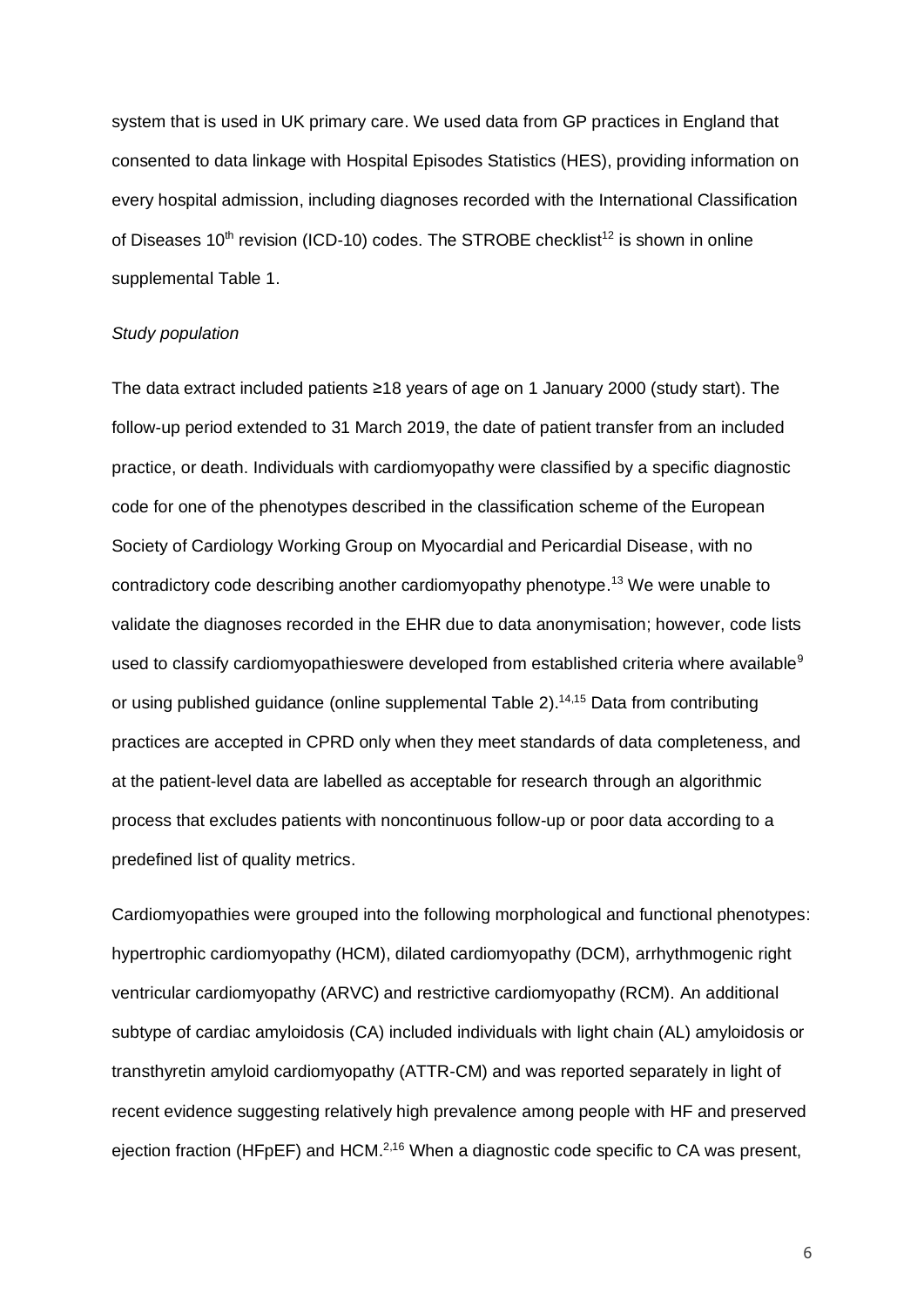contradictory codes suggesting another cardiomyopathy were discounted given the aetiological diagnosis of CA. A random sample of one million patients ≥30 years of age at the study start provided a control group of patients with HF attributed to aetiologies other than cardiomyopathy.

Study approval was granted by the Independent Scientific Advisory Committee of the Medicines and Healthcare products Regulatory Agency (protocol number 19\_013RMn).

#### *Definition of baseline characteristics*

Comorbidities were defined using algorithms combining Read, ICD-10, drug, and Operating Procedure Codes (OPCS-4) across linked primary and secondary care data. We used phenotyping algorithms that follow CALIBER (CArdiovascular disease research using LInked Bespoke studies and Electronic health Records) guidelines, including those for valvular heart disease, CAD and hypertension [\(www.caliberresearch.org/portal/phenotypes\)](http://www.caliberresearch.org/portal/phenotypes). Baseline characteristics were defined as those recorded before a diagnosis of cardiomyopathy with numerical data derived from the nearest value recorded before a diagnosis. Medication use at baseline was noted for prescriptions in the 6 months preceding diagnosis.

#### *Statistical analyses*

An index date at first diagnosis of HF and arrhythmia was determined and the time from/to first diagnosis of cardiomyopathy calculated relative to the index date. Individual timelines to a diagnosis of cardiomyopathy from the onset of HF and arrhythmia were plotted alongside the standard deviation for the overall population. Event rates for HF and arrhythmia among individuals free of each at cardiomyopathy diagnosis were calculated as the number of events divided by the person-years of follow-up and expressed per 1000 person-years.

Point prevalence was estimated for each cardiomyopathy subtype for consecutive years throughout the study period. Our inclusion criteria specified individuals ≥18 years of age at the study start (2000) which meant the denominator population were ≥36 years of age at the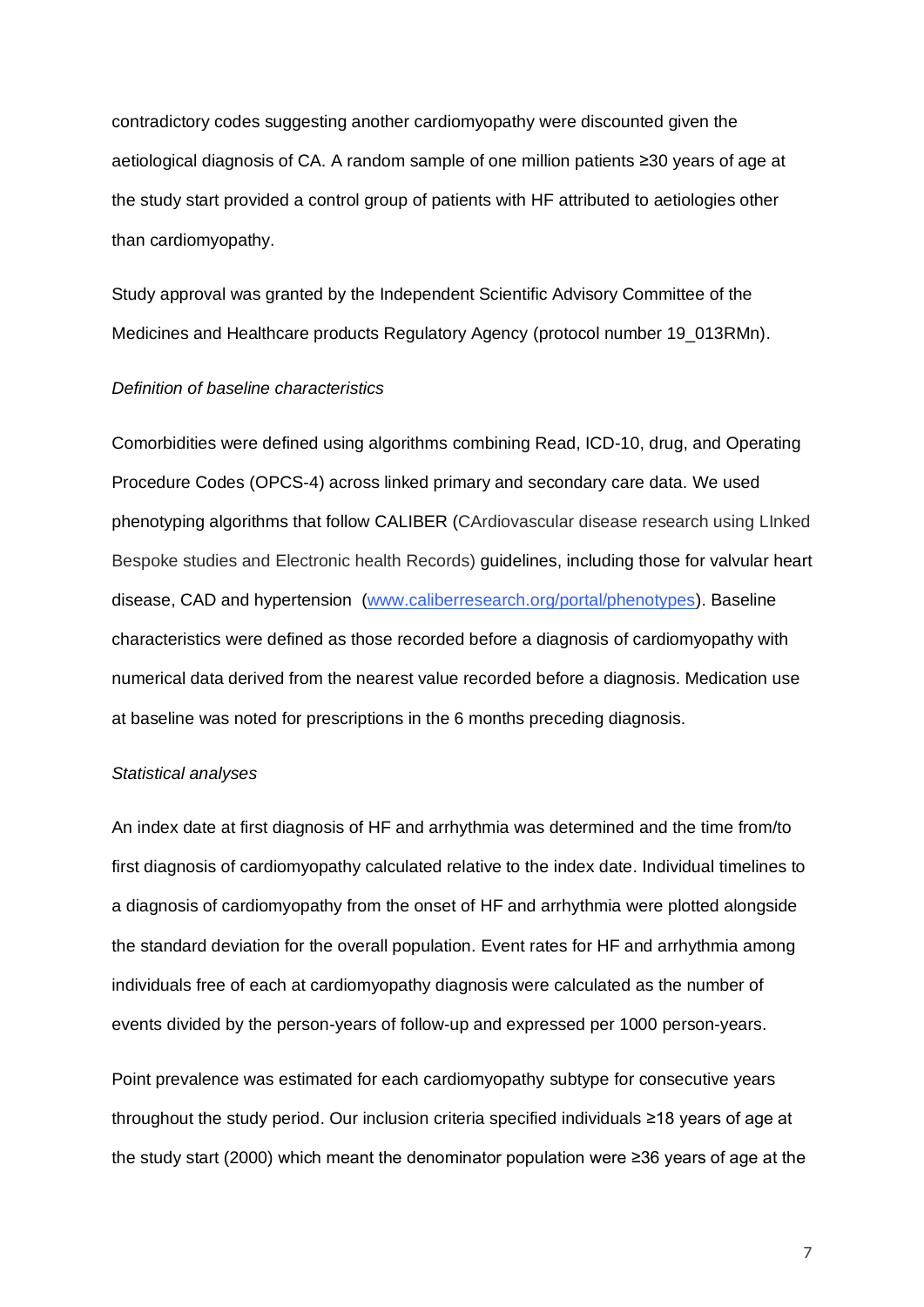study end (2018). For consistency all our prevalence estimates therefore reflect a denominator population aged ≥36years. To align with Office of National Statistics (ONS) estimates which are applied mid-year, cases were removed if they died or left the practice prior to the index date of  $30<sup>th</sup>$  June in each year. Population estimates were derived from the number of active prevalent cases in each year (numerator) and denominators counts (by age and sex) for the entire CPRD population in the corresponding year. We then used ONS estimates of the size of the UK population by single year of age and sex to scale the ratio of the CPRD population to estimate population prevalence for each cardiomyopathy subtype. Data were analysed using R version 2.15.2.

#### **Results**

#### Patient characteristics

We categorised 4116 patients with cardiomyopathy (17,348 person-years of follow-up) and excluded 122 individuals with contradictory codes allocating them to >1 cardiomyopathy subtype (Figure 1). Compared with other cardiomyopathy subtypes, individuals with ARVC were younger at diagnosis and mostly female whereas those with CA were older and predominantly male (Table 1). Non-cardiac comorbidities were found at higher rates among people with RCM and CA compared to other cardiomyopathy phenotypes, which may reflect their more elderly populations (Online supplemental Figure 1). The use of blood pressure lowering medication was comparable across cardiomyopathy subtypes except for CA where use of both beta-blockers and angiotensin-converting enzyme inhibitors/angiotensin receptor blockers was higher (Table 1).

Compared with individuals with HF not attributed to cardiomyopathy, those with cardiomyopathy at diagnosis of HF were younger and more likely to be male, with lower blood pressure despite lower use of antihypertensives (online supplemental Table 3). The prevalence of CAD and atrial fibrillation were higher among those with cardiomyopathy. We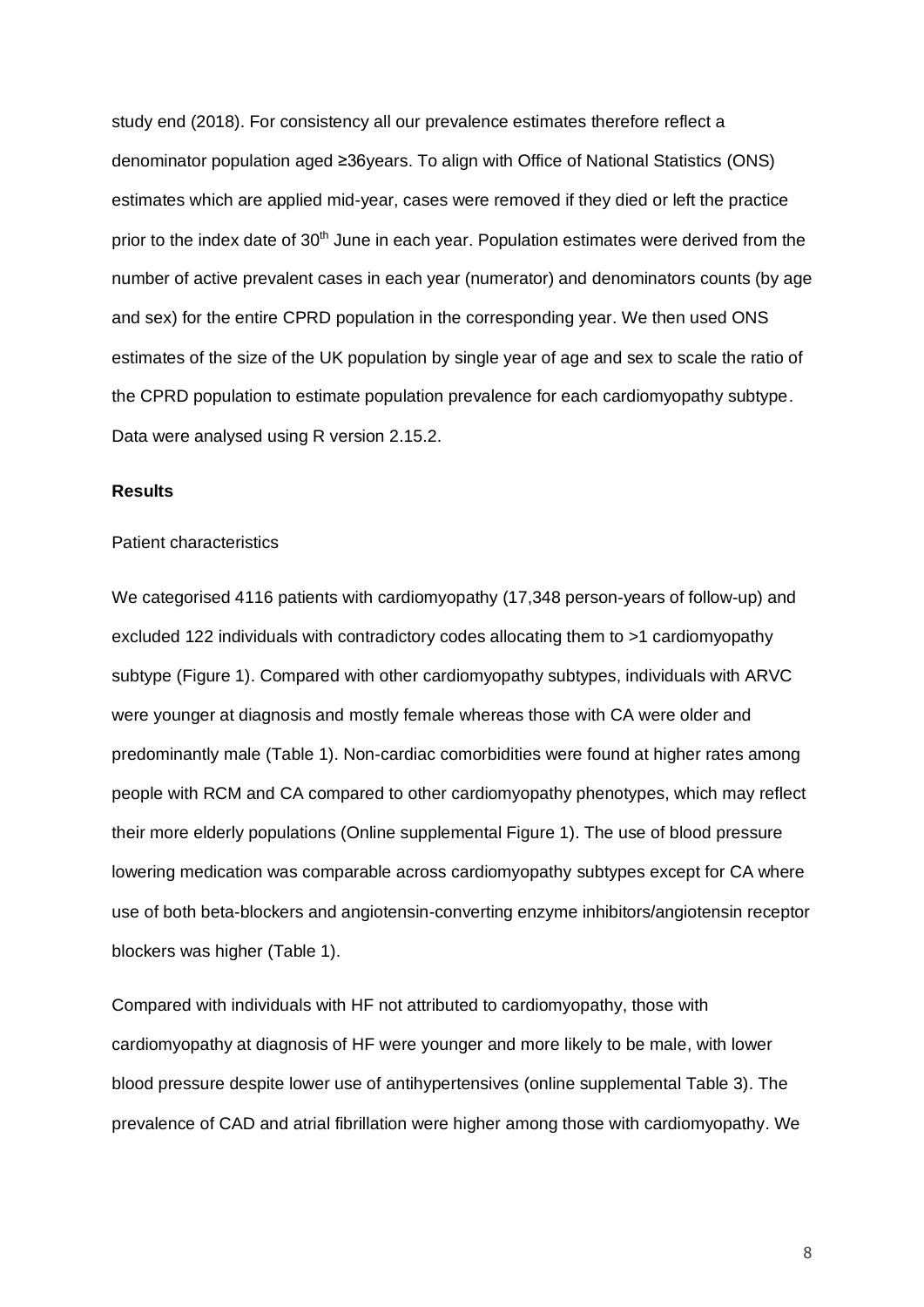also observed higher rates of pacemaker and implantable cardiac defibrillator implantation in all cardiomyopathy cohorts at diagnosis relative to the general HF population.

#### *Prevalence of cardiomyopathies*

Table 2 shows the diagnosed prevalence of cardiomyopathy phenotypes in 2018. DCM was the most common among women and men with 2.7 and 5.9 cases per 10,000 population, respectively. The 2-fold greater prevalence among men was consistent across DCM and HCM; however, the reverse trend was observed for ARVC, found in 1.9 per 10,000 women and 1.0 per 10,000 men.

Compared with 2010, data for 2018 (Figure 2 and online supplemental Figures 2 and 3) show a significant increase in ARVC prevalence among women from 0.5 to 1.9 per 10,000. Prevalence of DCM fell between 2010 and 2018 (5.7 and 4.3 per 10,000 respectively), whereas the recording of HCM increased by 9%, primarily driven by men.

#### *Natural history of heart failure and arrhythmia in cardiomyopathies*

At the time of first diagnosis of cardiomyopathy, more patients with CA (56.9%) had preexisting HF compared to ARVC (47.9%), DCM (47.9%), HCM (18.9%) and RCM (43.9%). Pre-existing arrhythmia at diagnosis of cardiomyopathy was most common in RCM and CA and lowest in HCM.

Figures 3 and 4 show the temporal relation between onset of symptomatic HF or arrhythmia and first diagnosis of cardiomyopathy where patients experienced both during the study period. A diagnosis of HCM and DCM were recorded earliest at a mean -1.7 years (SE 0.2) and -0.2 years (SE 0.1) relative to the onset of symptomatic HF, respectively. The same pattern was observed relative to the onset of arrhythmia where HCM and DCM were diagnosed earliest.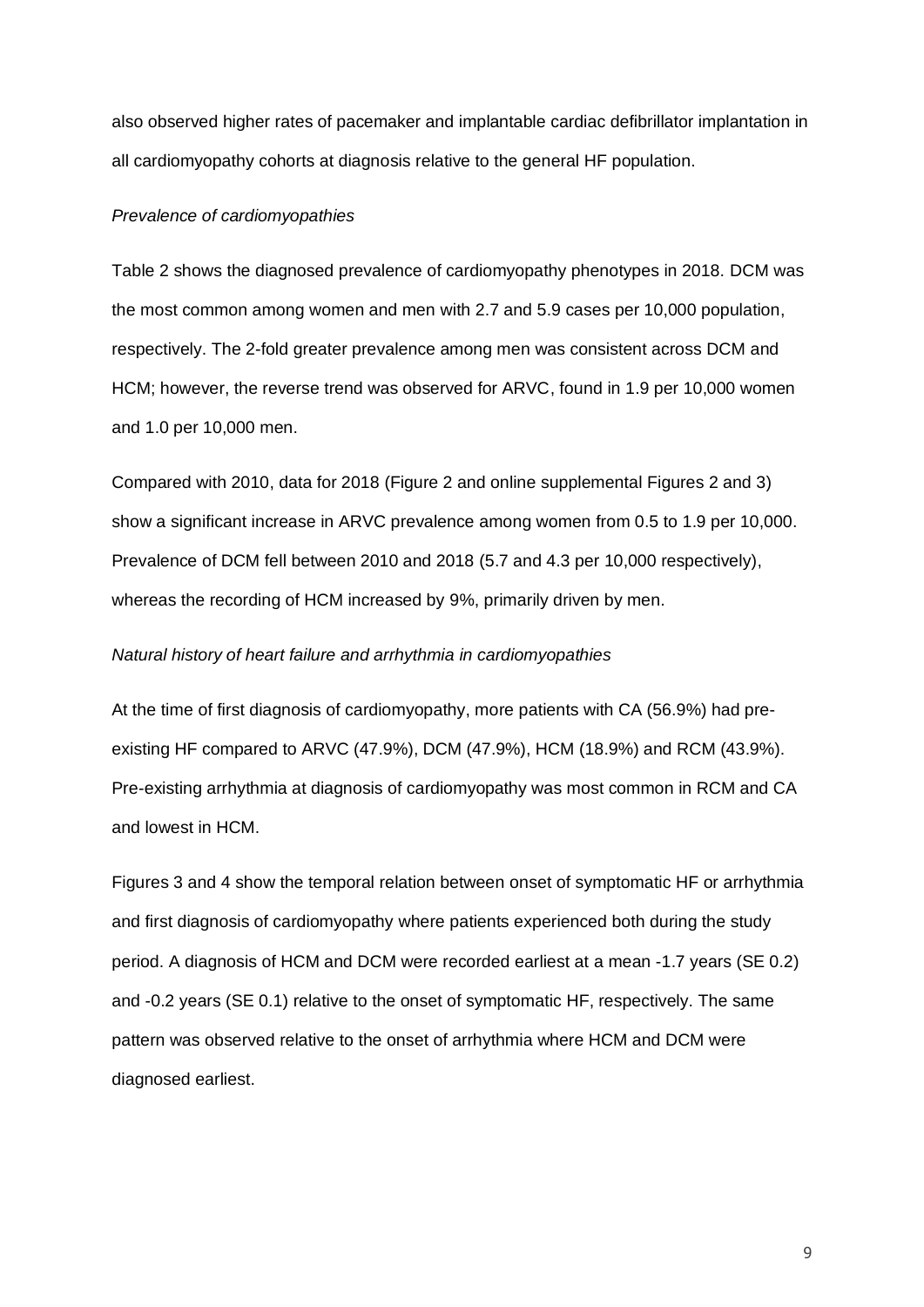Annualised event rates for symptomatic HF and arrhythmia among individuals free of each at diagnosis of cardiomyopathy are shown in Table 1 and corresponding Kaplan-Meier estimates for cumulative incidence of HF and arrhythmia in Figure 3.

#### **Discussion**

This study is the first to report simultaneous population prevalence and natural history data for all types of cardiomyopathies. It provides novel insights into recent changes in diagnosed prevalence of specific cardiomyopathies and differences in characteristics among patients with cardiomyopathy and HF resulting from other aetiologies. Our study found that diagnoses of CA and ARVC rose significantly between 2010 and 2018 by 100% and 180%, respectively. We observed important sex differences in the change in prevalence over time; the increase in CA was driven by men whereas women accounted for most of the increase in ARVC.

An important advance of this study was our ability to interrogate the natural history of HF in cardiomyopathies. EHR algorithms have been extensively applied in CPRD to conduct research in HF, identifying similar patients to traditional HF registries and European EHR cohorts.<sup>10</sup> Most cases of CA in our study were preceded by clinical expression of HF and a significant proportion of those with DCM and RCM also had pre-existing HF at diagnosis. This finding suggests that opportunities exist for earlier diagnosis of cardiomyopathies in HF services. Conversely, most patients with ARVC or HCM developed HF following a cardiomyopathy diagnosis, suggesting these phenotypes may have a more indolent natural history with respect to cardiac function. Alternatively, there may be a bias in our findings (and clinical practice) towards increased and earlier detection in subtypes with a strong genetic predisposition such as HCM or ARVC, resulting from cardiac or genetic screening of asymptomatic relatives.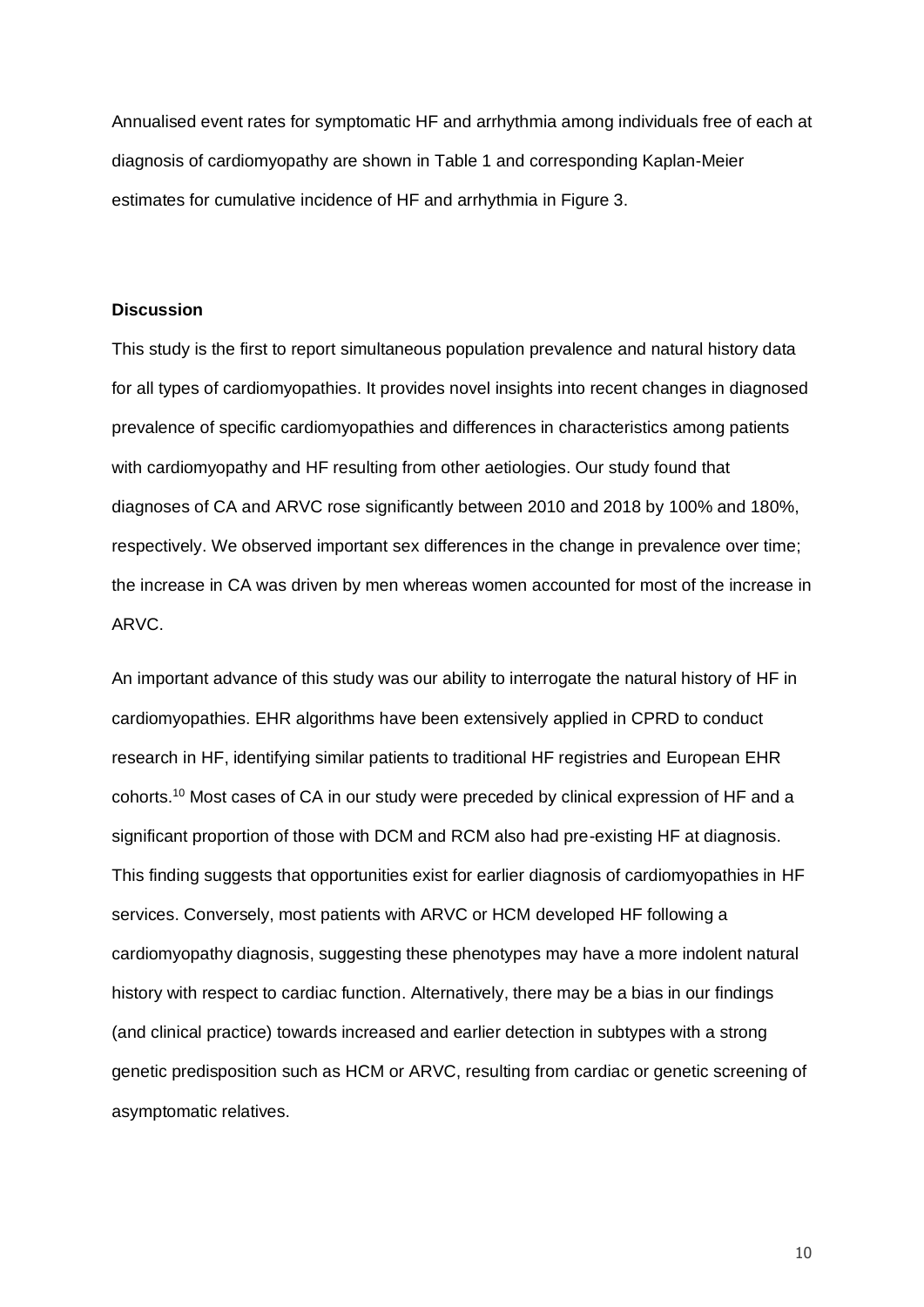The clustering of diagnoses we observed for all cardiomyopathy phenotypes around the onset of HF underscores the benefit of adopting a cardiomyopathy-focussed approach in HF clinics. It is possible that recording of incident HF may precede a subsequent diagnosis of cardiomyopathy by weeks to months by virtue of its relative ease of diagnosis. Confirmatory investigations and specialist assessment required for definitive diagnosis of some cardiomyopathy subtypes may occur later in the clinical pathway and in this circumstance, HF may not be a true antecedent of cardiomyopathy. Once diagnosed, a systematic approach to identify the mechanism of HF should combine conventional cardiac assessments with a search for diagnostic clues to guide the use of additional tests including genetic analysis.<sup>17</sup> Given that a large proportion of cardiomyopathies are genetic in origin, an index case should prompt consideration of cardiac screening in 1<sup>st</sup>-degree relatives where no mutation is identified and predictive genetic testing in 1<sup>st</sup>-degree relatives where a mutation is identified.<sup>18</sup>

One potential barrier to a specific diagnosis of cardiomyopathy is the long-standing emphasis on left ventricular ejection fraction (LVEF), which does not provide any specific information on causation of  $HF<sup>18</sup>$  and promotes a protocol- rather than hypothesis-driven approach, particularly in patients with HFpEF where better biological and phenotypic characterisation has the potential to improve implementation of targeted therapies.<sup>19</sup>

In UK practice, many patients with HFpEF are discharged from specialist care after a single clinic visit in contrast to counterparts with HFrEF who receive routine access to a multidisciplinary service.<sup>20</sup> Given that several cardiomyopathy phenotypes (HCM, RCM, CA) are generally associated with HFpEF and may have tailored treatment options available, further discrimination is imperative in those with clinical suspicion of a heart muscle disorder. It is important to note that DCM typically manifests with HFrEF and these patients will also benefit from early identification and prompt treatment with standard HF therapies such as ACE inhibitors and β blockers. Unexpectedly, we observed the highest use of these therapies in CA which may be explained by the elderly population with a high burden of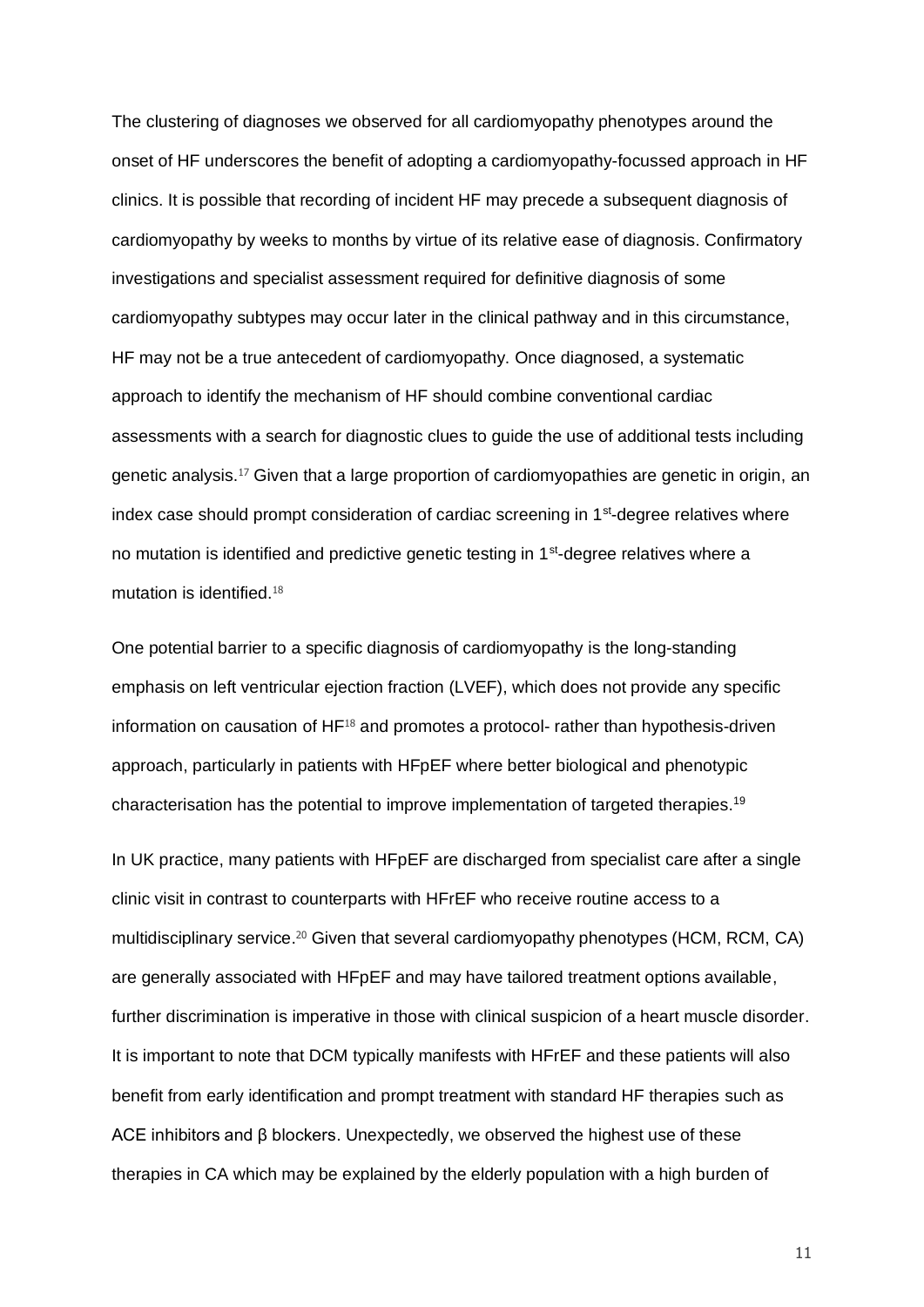arrhythmia, or alternatively by indiscriminate use of secondary prevention despite the absence of direct benefit supporting its use, given that rates of CAD and hypertension were lower than other subtypes.

Consistent with our findings in HF, the highest prevalence of arrhythmia at diagnosis of cardiomyopathy was seen in DCM, CA and RCM. In DCM, first recognition of arrhythmia clustered around the time of diagnosis of cardiomyopathy and >40% of individuals had a pre-existing record of arrhythmia. DCM is known to be associated with an increased risk for cardiac arrhythmias and SCD, requiring surveillance and often device management. The burden of arrhythmia prior to diagnosis of DCM suggests a missed opportunity to manage the risk of potentially life-threatening arrhythmias with an earlier cardiomyopathy diagnosis. This is particularly relevant in genetic subtypes such as Lamin A/C-related DCM where conduction system disease often precedes the development of LV dilatation and dysfunction.<sup>21</sup> Rates of incident arrhythmia after diagnosis of DCM were comparable with those for other cardiomyopathy phenotypes (≈55 per 1000 person years), with the exception of CA where rates were approximately 2-fold higher. Our study confirms others that have reported AF prevalence of ≈20% in HCM patients.<sup>22</sup> however we provide additional insight into the timing of arrhythmia. We observed the diagnosis of HCM precedes the development of arrhythmia in most patients, although 20% of those free of arrhythmia at diagnosis will still go on to develop arrhythmia within 5-years of diagnosis. This underscores the need for routine evaluation of arrhythmias given their prognostic significance in HCM.<sup>22</sup>A comparison of our diagnosed prevalence findings with screening studies suggests they may be underestimates of overall prevalence. Our estimates reflect the disease population with symptoms interacting with the healthcare service so will inevitably be smaller than those derived from population screening that includes asymptomatic individuals. Our prevalence estimate for HCM (3.5 in 10,000) is comparable with another UK population study,<sup>9</sup> however it falls short of those from dedicated screening studies such as CARDIA (Coronary Artery Risk Development in Young Adults) where HCM was reported in 17 per 10,000.<sup>23</sup> The latter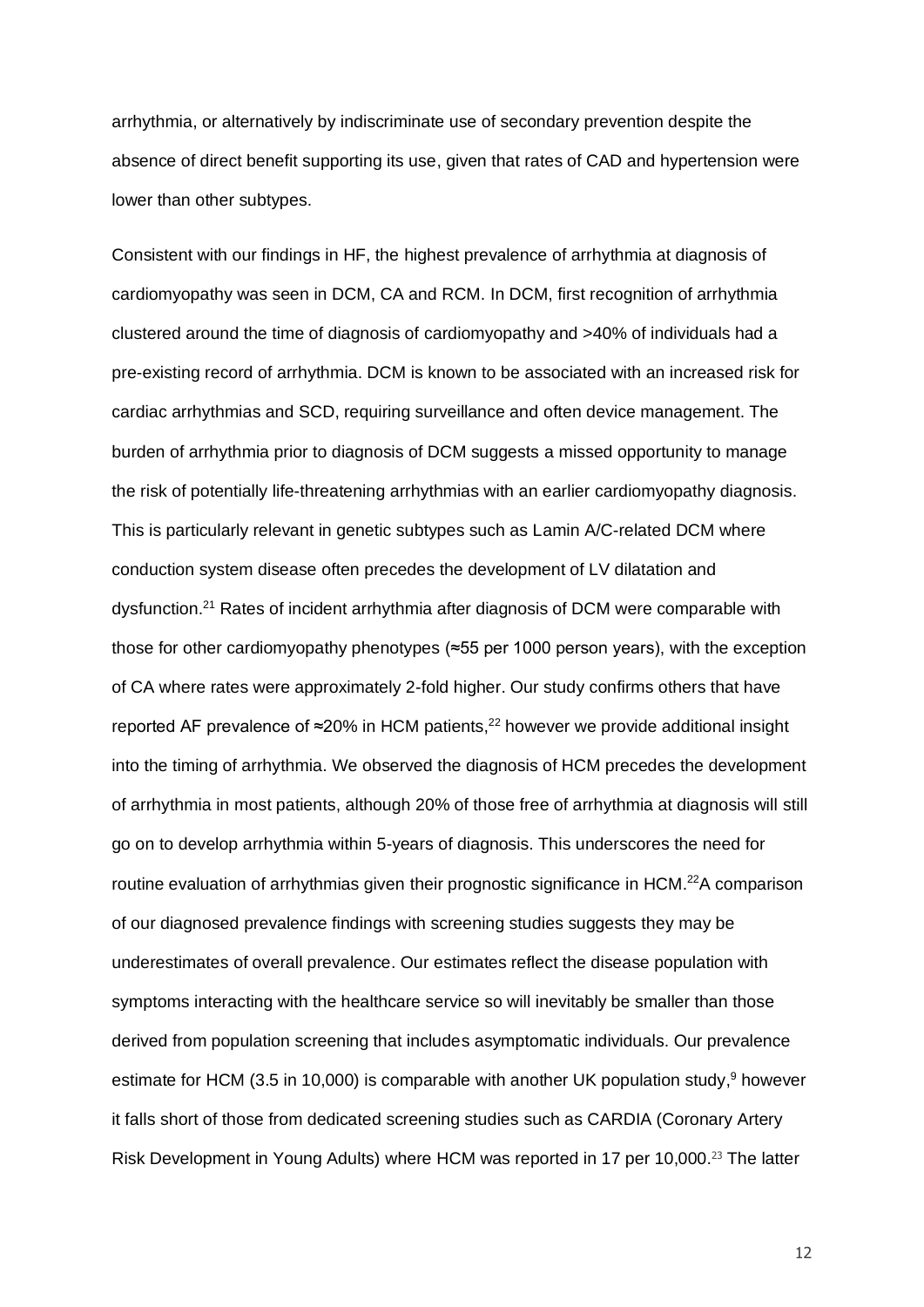enrolled fit young adults, whereas this study captures individuals who, for whatever reason, have encountered the healthcare system. We observed an increase in HCM diagnoses over time, primarily driven by men. This could be due to under-recognition of early, familial disease that has been partly addressed by greater uptake of genetic counselling and testing in recent years.

Prevalence of DCM in the general population is poorly defined. Clinically expressed DCM was found in 3.7 per 10,000 in the Rochester Epidemiology Project which is lower than our estimate of 4.3.<sup>24</sup> Our study reflects a more contemporary cohort as the Rochester study examined healthcare records between 1975 and 1984. Other DCM screening studies have been limited to those investigating familial DCM in relatives of affected individuals and are not comparable to our population estimates of all recorded DCM (familial and non-familial) given the familial type accounts for only a proportion (20% to 80%) of overall cases.<sup>25</sup>

We observed a significant rise in the diagnosis of ARVC during the observation period, particularly among women. Specific diagnostic imaging parameters introduced by the Task Force Criteria in 2010,<sup>26</sup> and expanded use of cardiac magnetic resonance (CMR) may have resulted in an increase in overall detection and this trend is consistent with other observational reports. <sup>27</sup> The reasons behind sex differences observed in our study are unclear although it is possible that survival bias is a contributory factor and that women have hitherto been underrepresented in reports. Studies conducted in Europe suggest a male predominance; however, those from the United States report more comparable estimates across women and men.<sup>28</sup> Interestingly, in large population genotyping studies examining ARVC-associated variants, a relative underrepresentation of males suggests a potential mismatch between genetic epidemiology and cases ascertained using diagnostic criteria in previous reports. 29

We found an unexpectedly high burden of CAD among individuals with cardiomyopathy relative to those with HF attributed to causes other than cardiomyopathy. Other EHR studies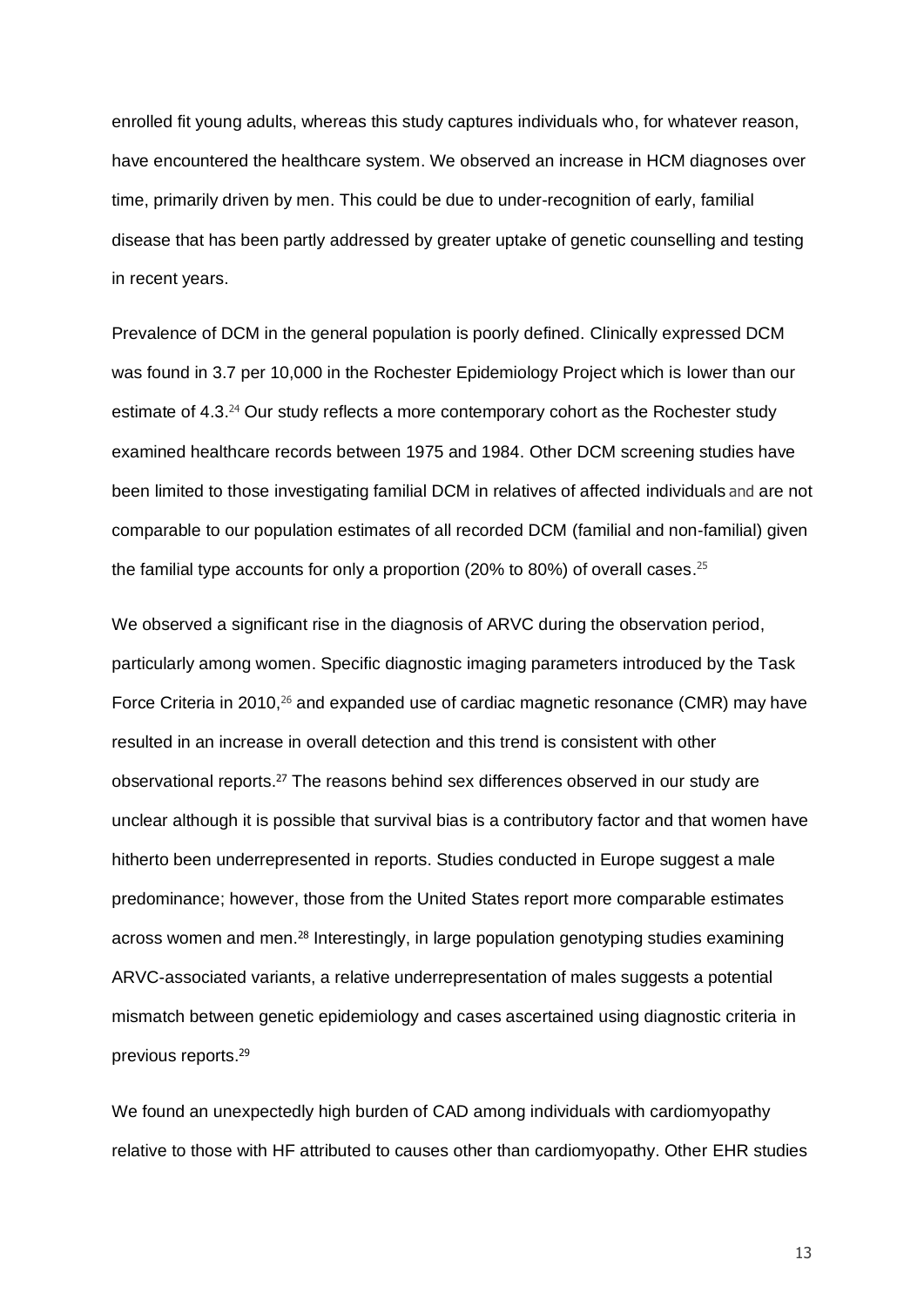in cardiomyopathy have also reported excess rates of myocardial infraction and coronary revascularisation compared to population controls.<sup>9</sup> For CAD it is possible that information recorded in the EHR may result from misdiagnosis in patients with elevated serum troponin levels or ischaemic-type pain in the presence of angiographically normal coronary arteries.<sup>30</sup> Verifying the burden of CAD in cardiomyopathy subtypes warrants further investigation in prospective studies.

#### *Study limitations*

Limitations of the study include our reliance on comprehensive code lists for identifying individuals with cardiomyopathy. A lack of corroborative imaging data or genetic testing are inherent limitations in EHRs. Despite this, a diagnosis of a cardiomyopathy subtype is sufficiently specific that it is likely only used where there is a confirmed diagnosis. Consistent with a previous study that sought to validate an algorithm to identify HCM cases in CPRD,<sup>9</sup> we observed high rates of pre-existing and incident HF and arrhythmias in patients with cardiomyopathy, providing indirect evidence of the validity of our code lists. We were unable to sub-classify cardiomyopathies into familial and non-familial forms and our estimates therefore pool patients within each morphological and functional phenotype. Our data were subject to limitations in the amount of clinical detail recorded in administrative population datasets such as the CPRD, which offer the benefit of large cohorts at the expense of granularity common to bespoke epidemiological studies. In this regard, the indication for overlapping medicines used in both blood pressure and HF management were not available and would have allowed us to comment on adequacy of guideline-directed medical therapy. New York Heart Association classification and LVEF were not available meaning that it was not possible to identify the severity or type of HF. The difficulty with which the diagnosis of a particular cardiomyopathy is made could bias our estimates of prevalence and the analysis of the timing of cardiomyopathy diagnosis relative to incident HF, and it was not possible to adjust for this confounder. Finally, ethical approval for mortality outcomes analyses was not sought which precluded reporting on SCD and a competing risks analysis for cumulative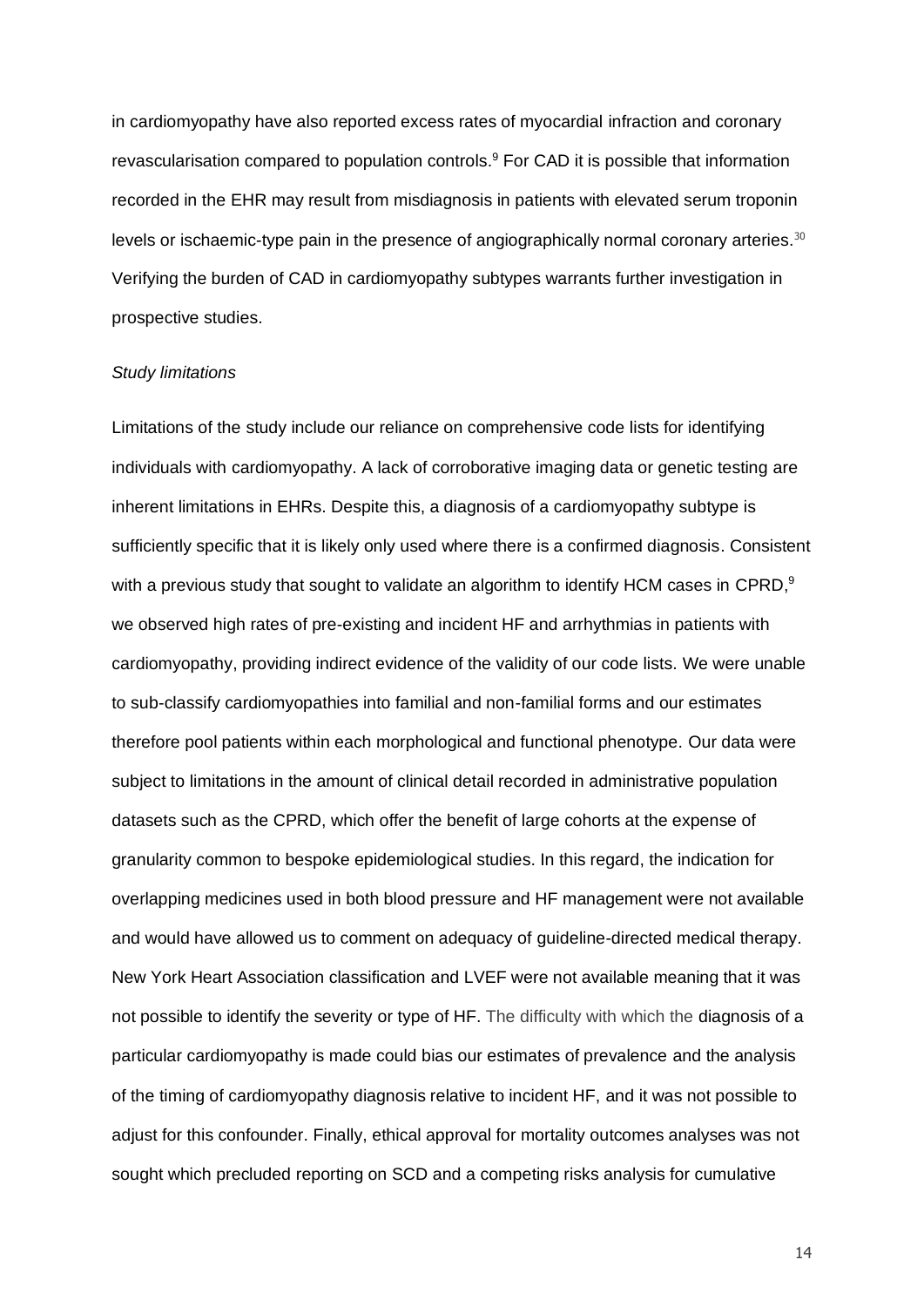incidence of HF and arrhythmia. Our Kaplan-Meier function for onset of symptomatic HF and arrhythmia could therefore result in estimates of incidence that are biased upward.

## *Conclusions*

This population study characterises the prevalence of five cardiomyopathy phenotypes, the

most common of which are HCM and DCM. HF and arrhythmia are more prevalent at

diagnosis in CA, DCM, and RCM than in ARVC or HCM. Incident HF after diagnosis of

cardiomyopathy is also highest in CA, DCM, and RCM, suggesting a more aggressive

course of cardiac dysfunction. The temporal clustering of HF and cardiomyopathy diagnoses

suggests a need for greater awareness of specific aetiologies of HF in routine practice and

opportunities for pre-symptomatic diagnosis.

**Author contribution***:* JB is the guarantor of the study, had full access to the data in the study and takes responsibility for the integrity of the data and the accuracy of the data analysis.

Concept and design: All authors Acquisition, analysis, or interpretation of data: All authors Drafting of the manuscript: Brownrigg, Elliott Critical revision of manuscript for important intellectual content: All authors Statistical analysis: Brownrigg, Hurst, Mason Administrative, technical, or material support: Brownrigg Supervision: Elliott

**Funding/ Support:** This study was sponsored by Pfizer. Analytical and editorial support were provided by Michael Hurst and Thomas Mason of Health Economics & Outcomes Research Ltd and was funded by Pfizer.

**Competing interests:** All authors have completed the ICMJE uniform disclosure form at [www.icmje.org/coi\\_disclosure.pdf.](http://www.icmje.org/coi_disclosure.pdf) JR, SR, EL, GCW and PE received compensation from Pfizer for their services as a member of the study Steering Committee. PE and GCW have also received educational and/ or research grants from Pfizer. PE has consultancy agreements from Alnylam, Sanofi Genzyme and MyoKardia. JB at the time of this analysis was a full-time employee of Pfizer and holds stock and/or stock options. VL was a paid contractor to Pfizer in connection with the development of this manuscript.

**Patient involvement:** Representatives from two patient organisations (Cardiomyopathy UK, Amyloidosis Research Consortium) were members of the study steering committee and participated in developing the design of the study, interpretation of results and drafting the manuscript.

# **References**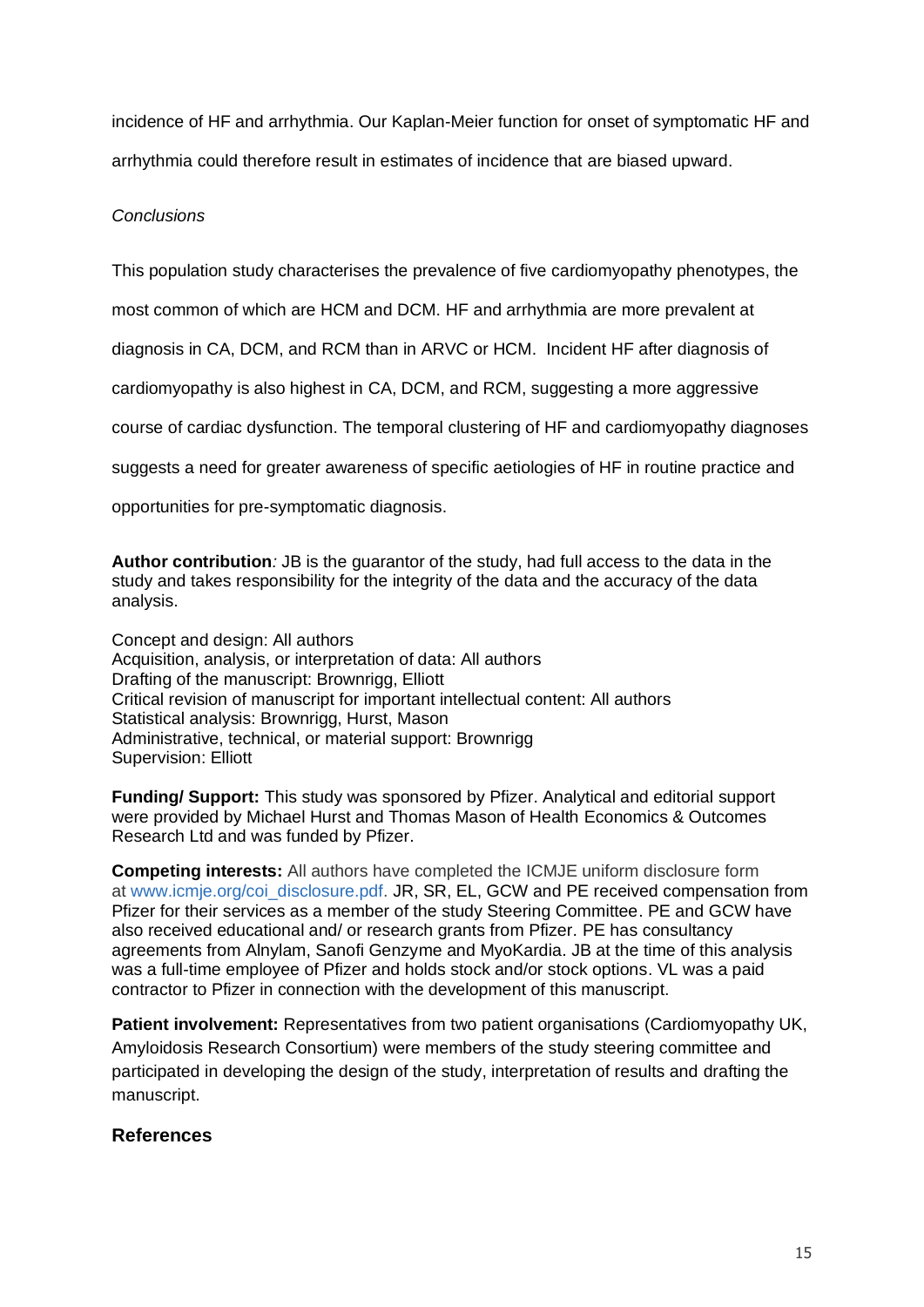- 1. Semsarian C, Ingles J, Maron MS, Maron BJ. New perspectives on the prevalence of hypertrophic cardiomyopathy. Journal of the American College of Cardiology. 2015;65(12):1249-1254.
- 2. González-López E, Gallego-Delgado M, Guzzo-Merello G, et al. Wild-type transthyretin amyloidosis as a cause of heart failure with preserved ejection fraction. *European heart journal.* 2015;36(38):2585-2594.
- 3. Donahue MP, Marchuk DA, Rockman HA. Redefining heart failure: the utility of genomics. Journal of the american College of Cardiology, 2006:48(7):1289-1298.
- 4. Olivotto I, Maron MS, Adabag AS, et al. Gender-related differences in the clinical presentation and outcome of hypertrophic cardiomyopathy. Journal of the American College of Cardiology. 2005;46(3):480-487.
- 5. Lane T, Fontana M, Martinez-Naharro A, et al. Natural History, Quality of Life, and Outcome in Cardiac Transthyretin Amyloidosis. Circulation. 2019.
- 6. Hulot J-S, Jouven X, Empana J-P, Frank R, Fontaine G. Natural history and risk stratification of arrhythmogenic right ventricular dysplasia/cardiomyopathy. Circulation. 2004;110(14):1879-1884.
- 7. Walley T, Mantgani A. The UK general practice research database. The Lancet. 1997;350(9084):1097-1099.
- 8. Herrett E, Gallagher AM, Bhaskaran K, et al. Data resource profile: clinical practice research datalink (CPRD). International journal of epidemiology. 2015;44(3):827-836.
- 9. Pujades-Rodriguez M, Guttmann OP, Gonzalez-Izquierdo A, et al. Identifying unmet clinical need in hypertrophic cardiomyopathy using national electronic health records. PloS one. 2018;13(1):e0191214.
- 10. Koudstaal S, Pujades‐Rodriguez M, Denaxas S, et al. Prognostic burden of heart failure recorded in primary care, acute hospital admissions, or both: a population-based linked electronic health record cohort study in 2.1 million people. *European journal of heart failure*. 2017;19(9):1119-1127.
- 11. Conrad N, Judge A, Tran J, et al. Temporal trends and patterns in heart failure incidence: a population-based study of 4 million individuals. The Lancet. 2018;391(10120):572-580.
- 12. Von Elm E, Altman DG, Egger M, Pocock SJ, Gøtzsche PC, Vandenbroucke JP. The Strengthening the Reporting of Observational Studies in Epidemiology (STROBE) statement: guidelines for reporting observational studies. Annals of internal medicine. 2007;147(8):573-577.
- 13. Elliott P, Andersson B, Arbustini E, et al. Classification of the cardiomyopathies: a position statement from the European Society Of Cardiology Working Group on Myocardial and Pericardial Diseases. European heart journal. 2007;29(2):270-276.
- 14. Davé S, Petersen I. Creating medical and drug code lists to identify cases in primary care databases. Pharmacoepidemiology and drug safety. 2009;18(8):704-707.
- 15. de Lusignan S, Liaw S-T, Michalakidis G, Jones S. Defining datasets and creating data dictionaries for quality improvement and research in chronic disease using routinely collected data: an ontology-driven approach. Journal of Innovation in Health Informatics. 2011;19(3):127-134.
- 16. Damy T, Costes B, Hagège AA, et al. Prevalence and clinical phenotype of hereditary transthyretin amyloid cardiomyopathy in patients with increased left ventricular wall thickness. European heart journal. 2015;37(23):1826-1834.
- 17. Rapezzi C, Arbustini E, Caforio AL, et al. Diagnostic work-up in cardiomyopathies: bridging the gap between clinical phenotypes and final diagnosis. A position statement from the ESC Working Group on Myocardial and Pericardial Diseases. European heart journal. 2012;34(19):1448-1458.
- 18. Konstam MA, Abboud FM. Ejection fraction: misunderstood and overrated (changing the paradigm in categorizing heart failure). Circulation. 2017;135(8):717-719.
- 19. Shah SJ, Katz DH, Selvaraj S, et al. Phenomapping for novel classification of heart failure with preserved ejection fraction. Circulation. 2015;131(3):269-279.
- 20. Morton G, Philip L, Gilpin T, Chan PE, Guha K, Kalra PR. Does specialist review for patients with suspected heart failure predict better outcomes? An observational study on the utility of compliance with NICE quidelines. BMJ open. 2018;8(8):e021856.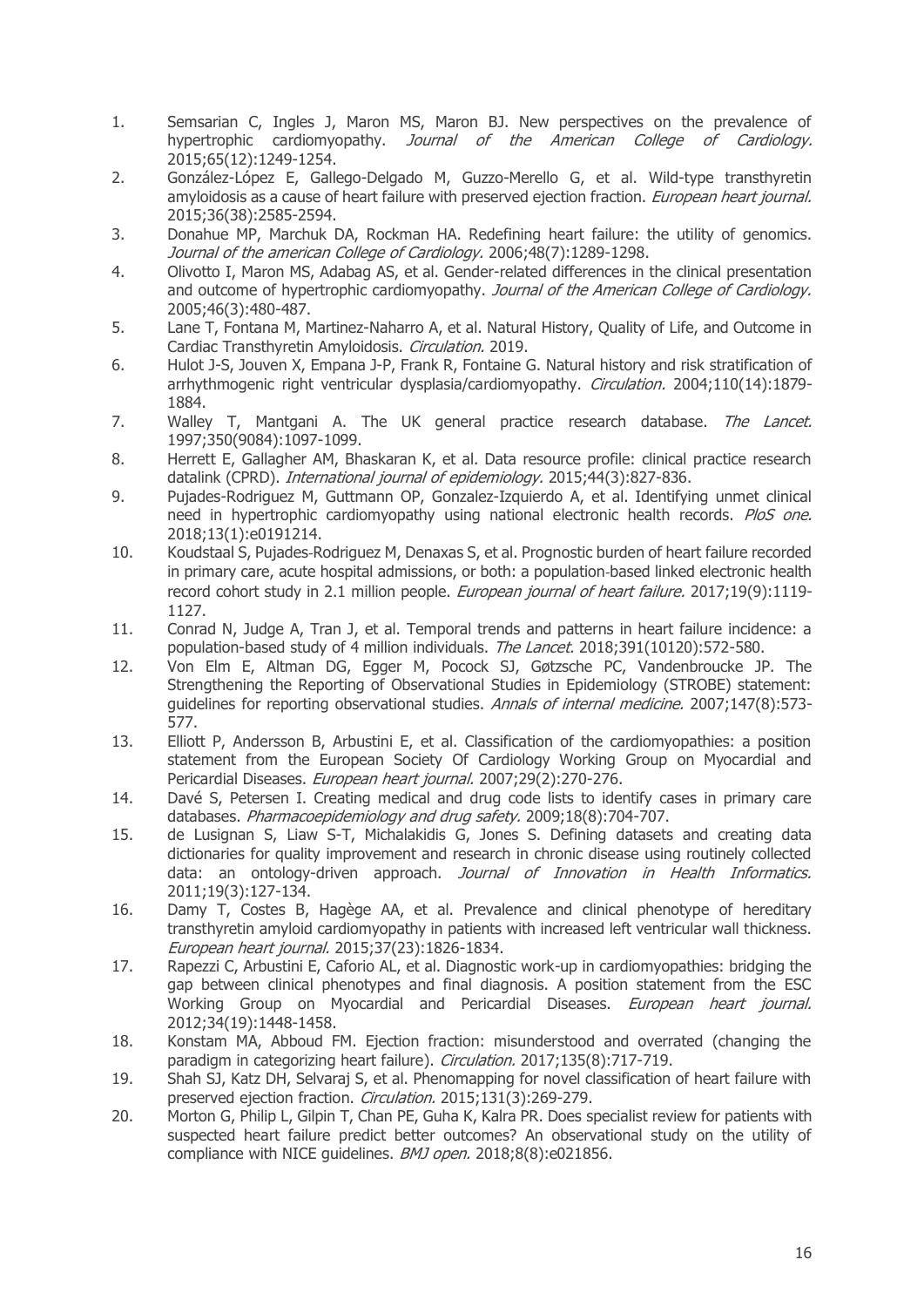- 21. McNally EM, Mestroni L. Dilated cardiomyopathy, genetic determinants and mechanisms. Circulation Research. 2017;121:731-748.
- 22. Siontis KC, Geske JB, Ong K, Nishimura RA, Ommen SR, Gersh BJ. Atrial fibrillation in hypertrophic cardiomyopathy: prevalence, clinical correlations, and mortality in a large highrisk population. Journal of the American Heart Association. 2014;3(3):e001002.
- 23. Maron BJ, Gardin JM, Flack JM, Gidding SS, Kurosaki TT, Bild DE. Prevalence of hypertrophic cardiomyopathy in a general population of young adults: echocardiographic analysis of 4111 subjects in the CARDIA study. Circulation. 1995;92(4):785-789.
- 24. Codd M, Sugrue D, Gersh B, Melton 3rd L. Epidemiology of idiopathic dilated and hypertrophic cardiomyopathy. A population-based study in Olmsted County, Minnesota, 1975-1984. Circulation. 1989;80(3):564-572.
- 25. Taylor MR, Carniel E, Mestroni L. Cardiomyopathy, familial dilated. Orphanet journal of rare diseases. 2006;1(1):27.
- 26. Marcus FI, McKenna WJ, Sherrill D, et al. Diagnosis of arrhythmogenic right ventricular cardiomyopathy/dysplasia: proposed modification of the task force criteria. *Circulation.* 2010;121(13):1533-1541.
- 27. Femia G, Sy RW, Puranik R. Systematic review: Impact of the new task force criteria in the diagnosis of arrhythmogenic right ventricular cardiomyopathy. *International journal of* cardiology. 2017;241:311-317.
- 28. Vermes E, Strohm O, Otmani A, Childs H, Duff H, Friedrich MG. Impact of the revision of arrhythmogenic right ventricular cardiomyopathy/dysplasia task force criteria on its prevalence by CMR criteria. JACC: Cardiovascular Imaging. 2011;4(3):282-287.
- 29. Carruth ED, Young W, Beer D, et al. Prevalence and electronic health record-based phenotype of loss-of-function genetic variants in arrhythmogenic right ventricular cardiomyopathyassociated genes. Circulation: Genomic and Precision Medicine. 2019;12(11):e002579.
- 30. Kubo T, Kitaoka H, Yamanaka S, et al. Significance of high-sensitivity cardiac troponin T in hypertrophic cardiomyopathy. Journal of the American College of Cardiology. 2013;62(14):1252-1259.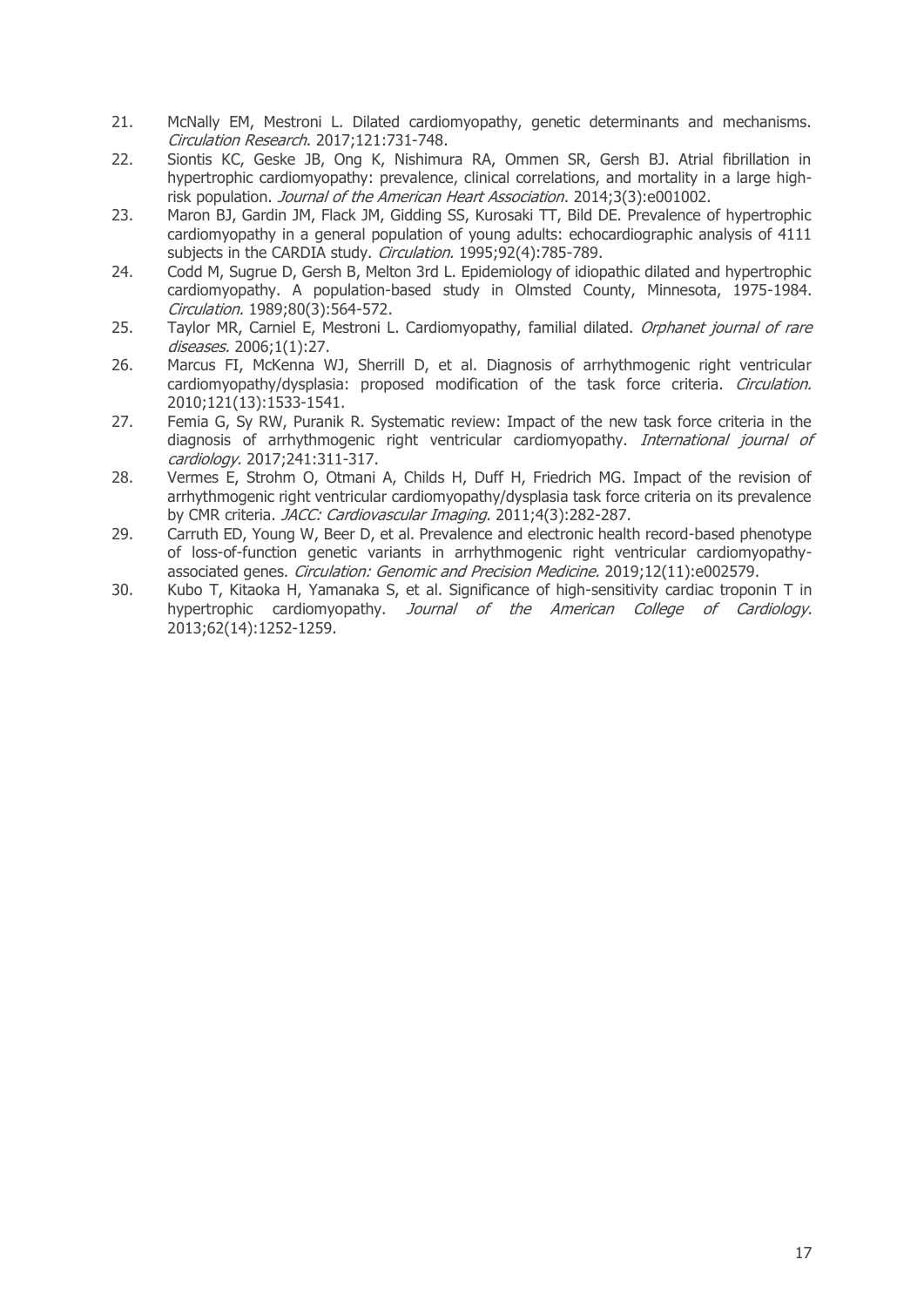|                                                        | <b>DCM</b><br>$n=1,840$ | <b>ARVC</b><br>$n = 726$ | p value + | CA<br>$n = 123$ | p value +    | <b>HCM</b><br>$n=1,320$ | p value + | <b>RCM</b><br>$n = 107$ | p value +    |
|--------------------------------------------------------|-------------------------|--------------------------|-----------|-----------------|--------------|-------------------------|-----------|-------------------------|--------------|
| Women                                                  | 582 (31.6)              | 457 (62.9)               | < 0.001   | 31(25.2)        | 0.165        | 502 (38.0)              | < 0.001   | 48 (44.9)               | 0.006        |
| Age, years (SD)                                        | 60.4 (13.9)             | 60.2 (15.8)              | 0.746     | 74.0 (11.3)     | < 0.001      | 61.2(14.6)              | 0.139     | 68.7 (14.7)             | < 0.001      |
| Known ethnicity= White                                 | 383 (48.9)              | 126(45.3)                | 0.337     | 20(41.7)        | 0.409        | 251(47.1)               | 0.553     | 17(43.6)                | 0.628        |
| Ethnicity missing                                      | 1,057(57.4)             | 448 (61.7)               | 0.054     | 75 (61.0)       | 0.501        | 787 (59.6)              | 0.235     | 68 (63.6)               | 0.253        |
| BMI, kg/m <sup>2</sup> (SD)                            | 28.9(6.2)               | 26.7(5.7)                | < 0.001   | 25.4(3.9)       | < 0.001      | 28.3(5.8)               | 0.012     | 28.3(6.7)               | 0.437        |
| <b>BMI</b> missing                                     | 301(16.4)               | 177(24.4)                | < 0.001   | 11(8.9)         | 0.04         | 281 (21.3)              | < 0.001   | 26 (24.3)               | 0.045        |
| Systolic BP, mm Hg (SD)                                | 124.1 (18.9)            | 129.3 (20.0)             | < 0.001   | 119.4 (16.9)    | 0.007        | 132.7 (18.2)            | < 0.001   | 123.8 (18.2)            | 0.9          |
| Diastolic BP, mm Hg (SD)                               | 76.0 (12.9)             | 76.2 (11.5)              | 0.789     | 71.1(8.7)       | < 0.001      | 76.6 (11.1)             | 0.34      | 73.8 (12.1)             | 0.169        |
| BP missing                                             | 653 (35.5)              | 399 (55.0)               | < 0.001   | 13(10.6)        | < 0.001      | 581 (44.0)              | < 0.001   | 50 (46.7)               | 0.024        |
| <b>Comorbidities</b>                                   |                         |                          |           |                 |              |                         |           |                         |              |
| <b>Atrial Fibrillation</b>                             | 759 (41.2)              | 195 (26.9)               | < 0.001   | 63 (51.2)       | 0.038        | 345(26.1)               | < 0.001   | 66 (61.7)               | < 0.001      |
| <b>Coronary Artery Disease</b>                         | 615 (33.4)              | 247 (34.0)               | 0.808     | 27(22.0)        | 0.012        | 399 (30.2)              | 0.063     | 50 (46.7)               | 0.007        |
| <b>Chronic Kidney Disease</b>                          | 473 (25.7)              | 149 (20.5)               | 0.007     | 57 (46.3)       | < 0.001      | 290 (22.0)              | 0.017     | 49 (45.8)               | < 0.001      |
| COPD                                                   | 363 (19.7)              | 125(17.2)                | 0.16      | 25 (20.3)       | 0.965        | 217(16.4)               | 0.021     | 21(19.6)                | $\mathbf{1}$ |
| <b>Diabetes</b>                                        | 330 (17.9)              | 93 (12.8)                | 0.002     | 16(13.0)        | 0.205        | 220 (16.7)              | 0.379     | 20 (18.7)               | 0.945        |
| Hypertension                                           | 951 (51.7)              | 351 (48.3)               | 0.139     | 57 (46.3)       | 0.292        | 708 (53.6)              | 0.295     | 76 (71.0)               | < 0.001      |
| ICD                                                    | 211(11.5)               | 91(12.5)                 | 0.492     | 7(5.7)          | 0.068        | 70(5.3)                 | < 0.001   | 24(22.4)                | 0.001        |
| Malignancy                                             | 132(7.2)                | 38(5.2)                  | 0.091     | 22 (17.9)       | < 0.001      | 74 (5.6)                | 0.091     | 11(10.3)                | 0.314        |
| Pacemaker                                              | 258 (14.0)              | 100(13.8)                | 0.92      | 17(13.8)        | $\mathbf{1}$ | 96(7.3)                 | < 0.001   | 24 (22.4)               | 0.024        |
| Valvular Heart Disease                                 | 432 (23.5)              | 151(20.8)                | 0.16      | 21(17.1)        | 0.128        | 224 (17.0)              | < 0.001   | 49 (45.8)               | < 0.001      |
| CV preventive treatment in 3 months before study entry |                         |                          |           |                 |              |                         |           |                         |              |
| ACEI/ARB                                               | 911(49.5)               | 161 (22.2)               | < 0.001   | 64 (52.0)       | 0.654        | 344(26.1)               | < 0.001   | 31(29.0)                | < 0.001      |
| Anticoagulants                                         | 337 (18.3)              | 55 (7.6)                 | < 0.001   | 44 (35.8)       | < 0.001      | 102(7.7)                | < 0.001   | 32 (29.9)               | 0.004        |

# **Table 1. Clinical characteristics of patients with cardiomyopathy**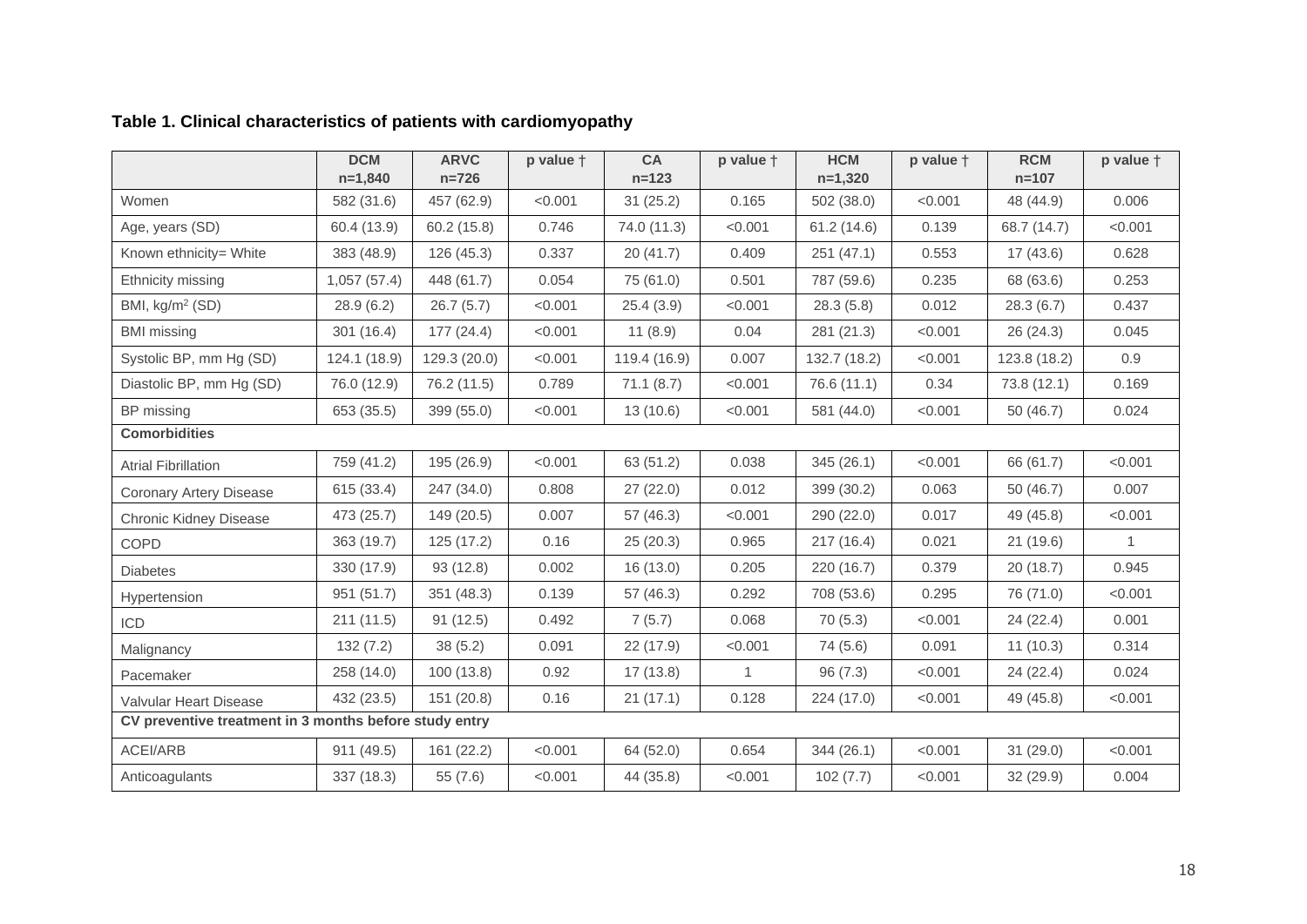| Any BP lowering*                                                                                                                                                                                                                                                                                                                                                                                                                                                                                                                                                                                                                                                                                              | 749 (40.7)  | 120(16.5)  | < 0.001 | 90(73.2)  | < 0.001 | 286 (21.7) | < 0.001 | 45 (42.1)      | 0.861   |
|---------------------------------------------------------------------------------------------------------------------------------------------------------------------------------------------------------------------------------------------------------------------------------------------------------------------------------------------------------------------------------------------------------------------------------------------------------------------------------------------------------------------------------------------------------------------------------------------------------------------------------------------------------------------------------------------------------------|-------------|------------|---------|-----------|---------|------------|---------|----------------|---------|
| Beta-blockers                                                                                                                                                                                                                                                                                                                                                                                                                                                                                                                                                                                                                                                                                                 | 741 (40.3)  | 121 (16.7) | < 0.001 | 53(43.1)  | 0.602   | 381 (28.9) | < 0.001 | 32(29.9)       | 0.042   |
| <b>Heart failure events</b>                                                                                                                                                                                                                                                                                                                                                                                                                                                                                                                                                                                                                                                                                   |             |            |         |           |         |            |         |                |         |
| Pre-existing heart failure at<br>diagnosis of cardiomyopathy                                                                                                                                                                                                                                                                                                                                                                                                                                                                                                                                                                                                                                                  | 1022 (55.5) | 209 (28.8) | < 0.001 | 81 (65.9) | 0.066   | 354 (26.8) | < 0.001 | 66 (61.7)      | 0.479   |
| No. of symptomatic heart<br>failure after diagnosis                                                                                                                                                                                                                                                                                                                                                                                                                                                                                                                                                                                                                                                           | 271         | 64         | < 0.001 | 11        | 0.101   | 130        | < 0.001 | 13             | 0.553   |
| Symptomatic heart failure rate<br>per 1000 person years                                                                                                                                                                                                                                                                                                                                                                                                                                                                                                                                                                                                                                                       | 99.8        | 58.0       |         | 114.2     |         | 54.1       |         | 59.6           |         |
| Arrhythmia events                                                                                                                                                                                                                                                                                                                                                                                                                                                                                                                                                                                                                                                                                             |             |            |         |           |         |            |         |                |         |
| Pre-existing arrythmia at<br>diagnosis of cardiomyopathy                                                                                                                                                                                                                                                                                                                                                                                                                                                                                                                                                                                                                                                      | 759 (41.2)  | 243 (33.5) | < 0.001 | 63 (51.2) | 0.034   | 354 (26.8) | < 0.001 | 66 (61.7)      | < 0.001 |
| No. of incident arrythmia after<br>diagnosis                                                                                                                                                                                                                                                                                                                                                                                                                                                                                                                                                                                                                                                                  | 170         | 56         | 0.25    | 4         | 0.036   | 153        | 0.036   | $\overline{7}$ | 0.441   |
| Incident arrythmia rate per<br>1000 person years                                                                                                                                                                                                                                                                                                                                                                                                                                                                                                                                                                                                                                                              | 54.7        | 53.2       |         | 116.2     |         | 51.4       |         | 54.9           |         |
| ACEI: angiotensin-converting enzyme inhibitor; ARB: angiotensin receptor blocker; ARVC: arrhythmogenic right ventricular cardiomyopathy; ATTR-CM: transthyretin amyloid cardiomyopathy;<br>BMI: body mass index; BP: blood pressure; CA: cardiac amyloidosis; CD: cardiac defibrillator; COPD: chronic obstructive pulmonary disease; CV: cardiovascular; DCM: dilated<br>cardiomyopathy; HCM: hypertrophic cardiomyopathy; HF: heart failure; ICD: implantable cardioverter-defibrillator; RCM: restrictive cardiomyopathy<br>† Compared with dilated cardiomyopathy referent<br>* Includes aldosterone antagonists, alpha-1 blockers, potassium sparing diuretics, loop diuretics, thiazides, vasodilators. |             |            |         |           |         |            |         |                |         |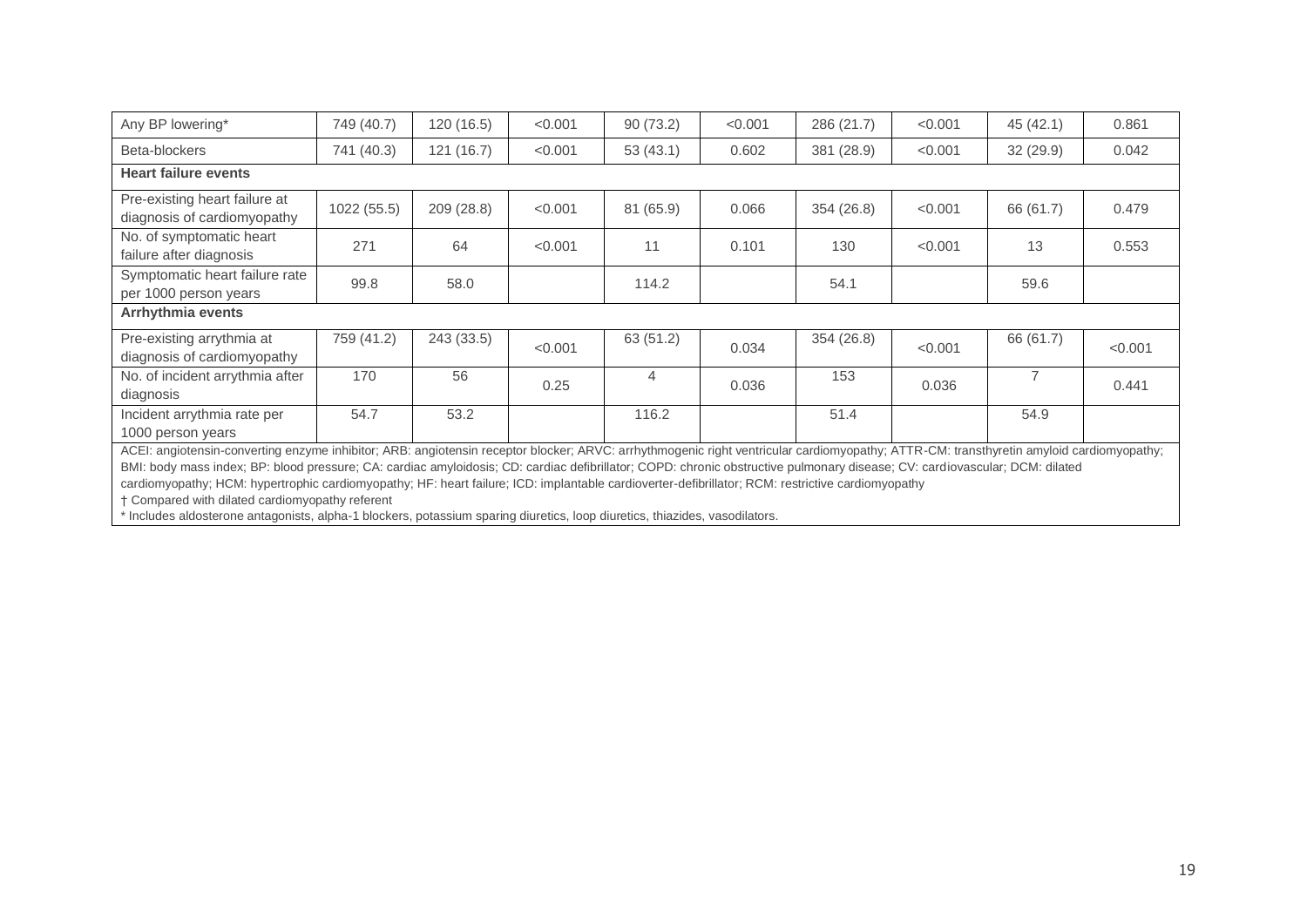|            |       |        | <b>Estimated prevalent cases in UK</b> | Estimated UK prevalence <sup>†</sup> per<br>10,000 population |            |               |  |
|------------|-------|--------|----------------------------------------|---------------------------------------------------------------|------------|---------------|--|
|            | Women | Men    | All                                    | Women                                                         | <b>Men</b> | All           |  |
| ARVC       | 3,594 | 1,772  | 5,365                                  | 1.9                                                           | 1.0        | 1.4           |  |
| <b>CA</b>  | 179   | 495    | 674                                    | 0.1                                                           | 0.3        | 0.2           |  |
| <b>DCM</b> | 5,207 | 10,528 | 15,735                                 | 2.7                                                           | 5.9        | $ 4.3\rangle$ |  |
| <b>HCM</b> | 4,435 | 8,302  | 12,737                                 | 2.3                                                           | 4.7        | 3.5           |  |
| <b>RCM</b> | 229   | 259    | 488                                    | 0.1                                                           | 0.1        | 0.1           |  |

**Table 2. Estimated point prevalence of cardiomyopathy phenotypes for a population aged ≥36\* in 2018** 

ARVC: arrhythmogenic right ventricular cardiomyopathy; ATTR-CM: transthyretin amyloid cardiomyopathy; CA: cardiac amyloidosis; DCM: dilated cardiomyopathy; HCM: hypertrophic cardiomyopathy; RCM: restrictive cardiomyopathy

 $*$  Patient inclusion criteria were defined as patients aged 18 as of 2000-01-01. Prevalence calculated based on eligible active patients as of 2018-06-30 with pre-existing cardiomyopathy. Active defined as patients who had not yet reached follow-up (consisting of earliest of death, 2019-03-31, transfer out of participating practice or practice stopped participating in CPRD).

 $\dagger$  UK prevalence within 2018 assessed by scaling up the number of active patients with the condition utilising CPRD denominator data and Office for National Statistics population estimates as of 2018, adjusted by sex and age.